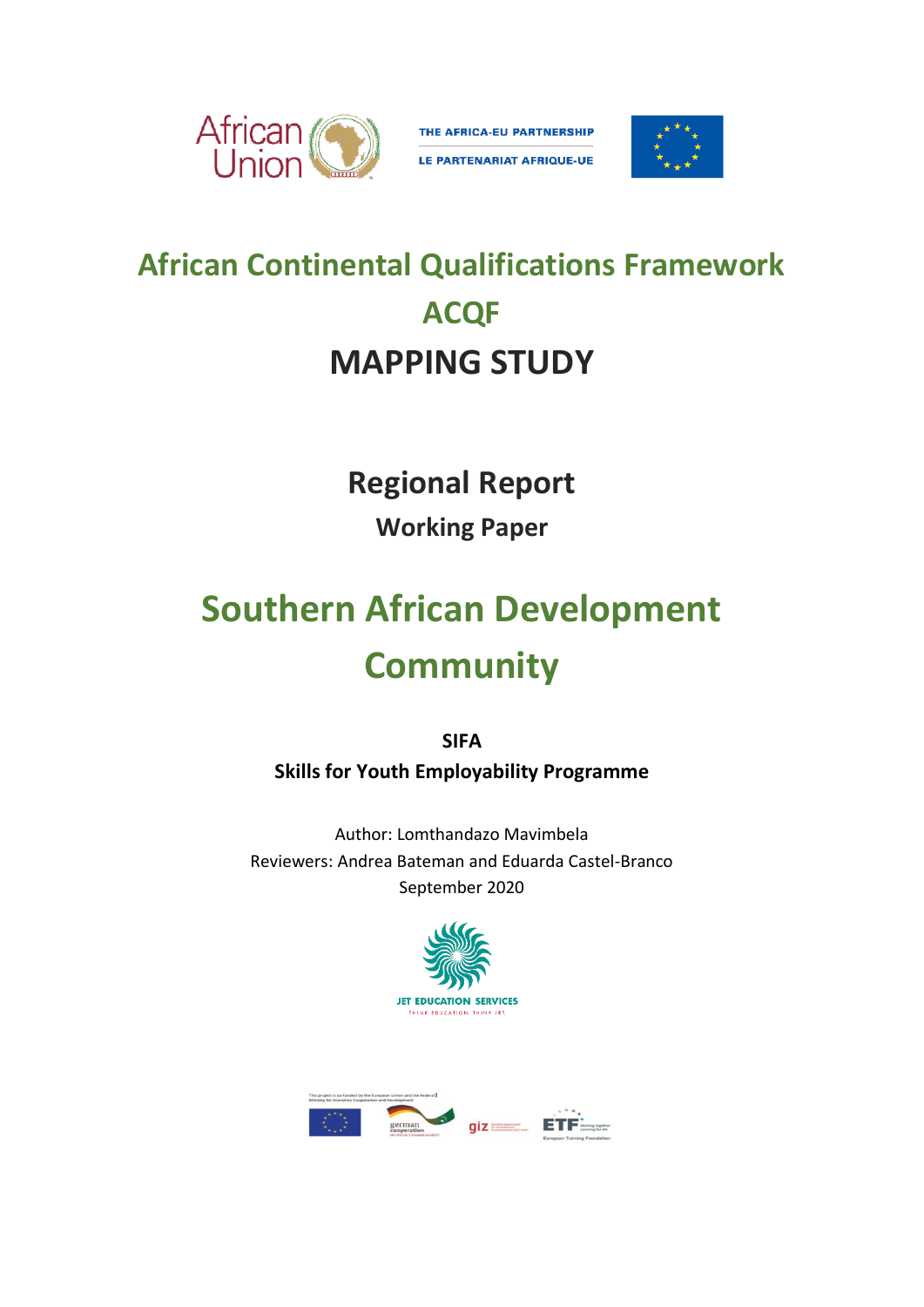This working paper on the regional qualifications framework of the Southern African Development Community (SADC) is part of the Mapping Study of qualifications frameworks in Africa, elaborated in 2020 in the context of the project *AU EU Skills for Youth Employability: SIFA Technical Cooperation – Developing the African Continental Qualifications Framework (ACQF).*

The reports of this collection are:

- Reports on countries' qualifications frameworks: Angola, Cape Verde, Cameroon, Egypt, Ethiopia, Kenya, Morocco, Mozambique, Senegal, South Africa and Togo
- Reports on qualifications frameworks of Regional Economic Communities: East African Community (EAC), Economic Community of West African States (ECOWAS), Southern African Development Community (SADC)

Authors of these reports:

- Eduarda Castel-Branco (ETF): reports Angola, Cape Verde, Cameroon, Morocco, and Mozambique
- James Keevy (JET Education Services): report Ethiopia
- Jean Adotevi (JET Education Services): reports Senegal, Togo and ECOWAS
- Lee Sutherland (JET Education Services): report Egypt
- Lomthie Mavimbela (JET Education Services): report SADC
- Maria Overeem (JET Education Services): report Kenya and EAC
- Raymond Matlala (JET Education Services): report South Africa
- Teboho Makhoabenyane (JET Education Services): report South Africa
- Tolika Sibiya (JET Education Services): report South Africa
- Zaahedah Vally (JET Education Services): report South Africa

Reviewers of the reports: Andrea Bateman and Eduarda Castel-Branco

The contents of this paper are the sole responsibility of the author / authors and do not necessarily reflect the views of the EU, BMZ, the project, GIZ, ETF and JET Education Services. While every effort was made to verify the contents of the working papers, we encourage the reader to provide us supplementary information where any unintended omissions are identified: [info@jet.org.za](mailto:info@jet.org.za) and [ecb@etf.europa.eu](mailto:ecb@etf.europa.eu)

Reproduction is authorised provided the source is acknowledged.

July 2020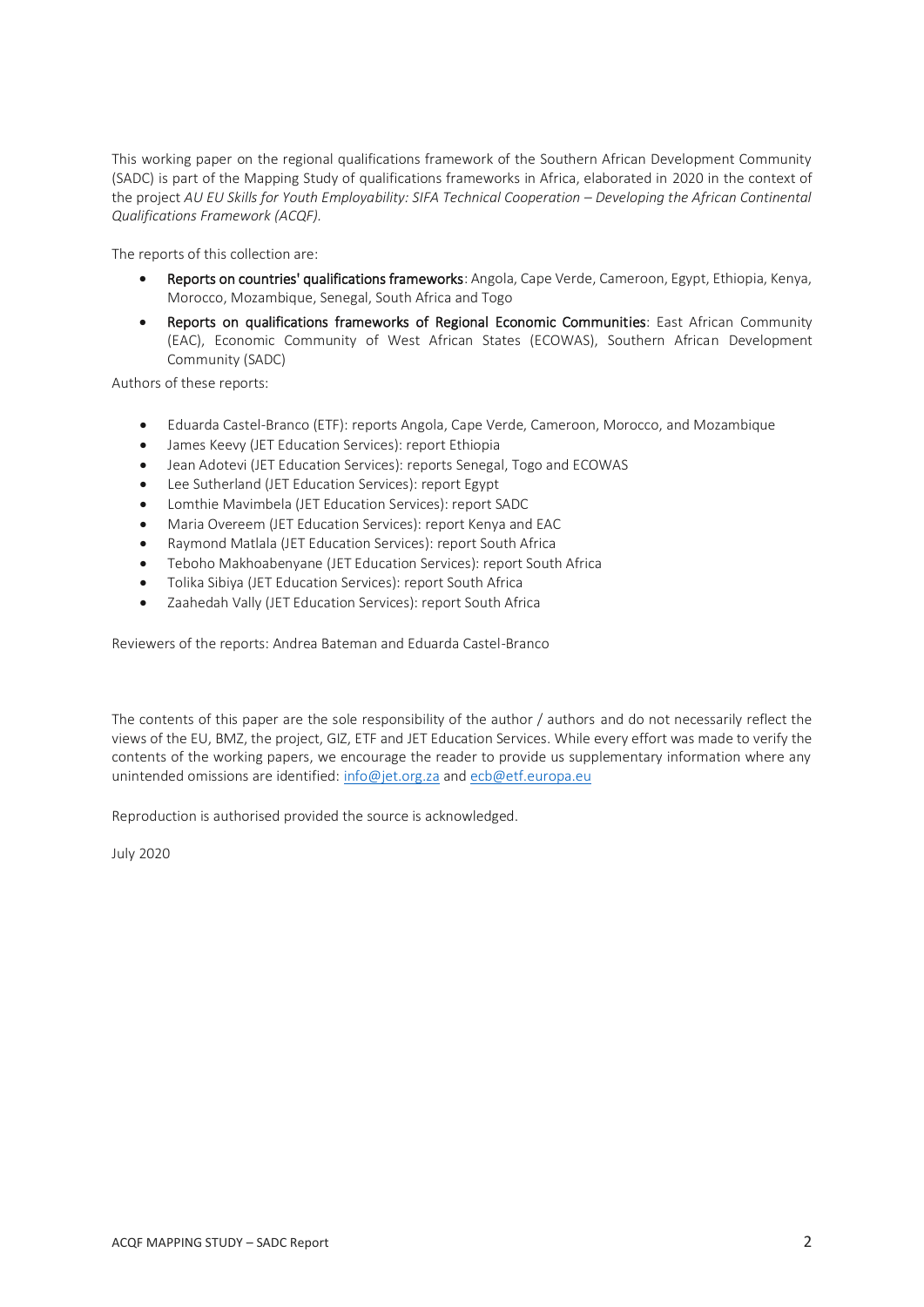### **Contents**

| 1.  |     |  |  |  |  |
|-----|-----|--|--|--|--|
| 2.  |     |  |  |  |  |
| 3.  |     |  |  |  |  |
| 4.  |     |  |  |  |  |
| 5.  |     |  |  |  |  |
| 6.  |     |  |  |  |  |
| 7.  |     |  |  |  |  |
| 8.  |     |  |  |  |  |
| 8.1 |     |  |  |  |  |
|     | 8.2 |  |  |  |  |
|     | 8.3 |  |  |  |  |
| 9.  |     |  |  |  |  |
| 10. |     |  |  |  |  |
| 11. |     |  |  |  |  |
| 12. |     |  |  |  |  |
| 13. |     |  |  |  |  |
|     |     |  |  |  |  |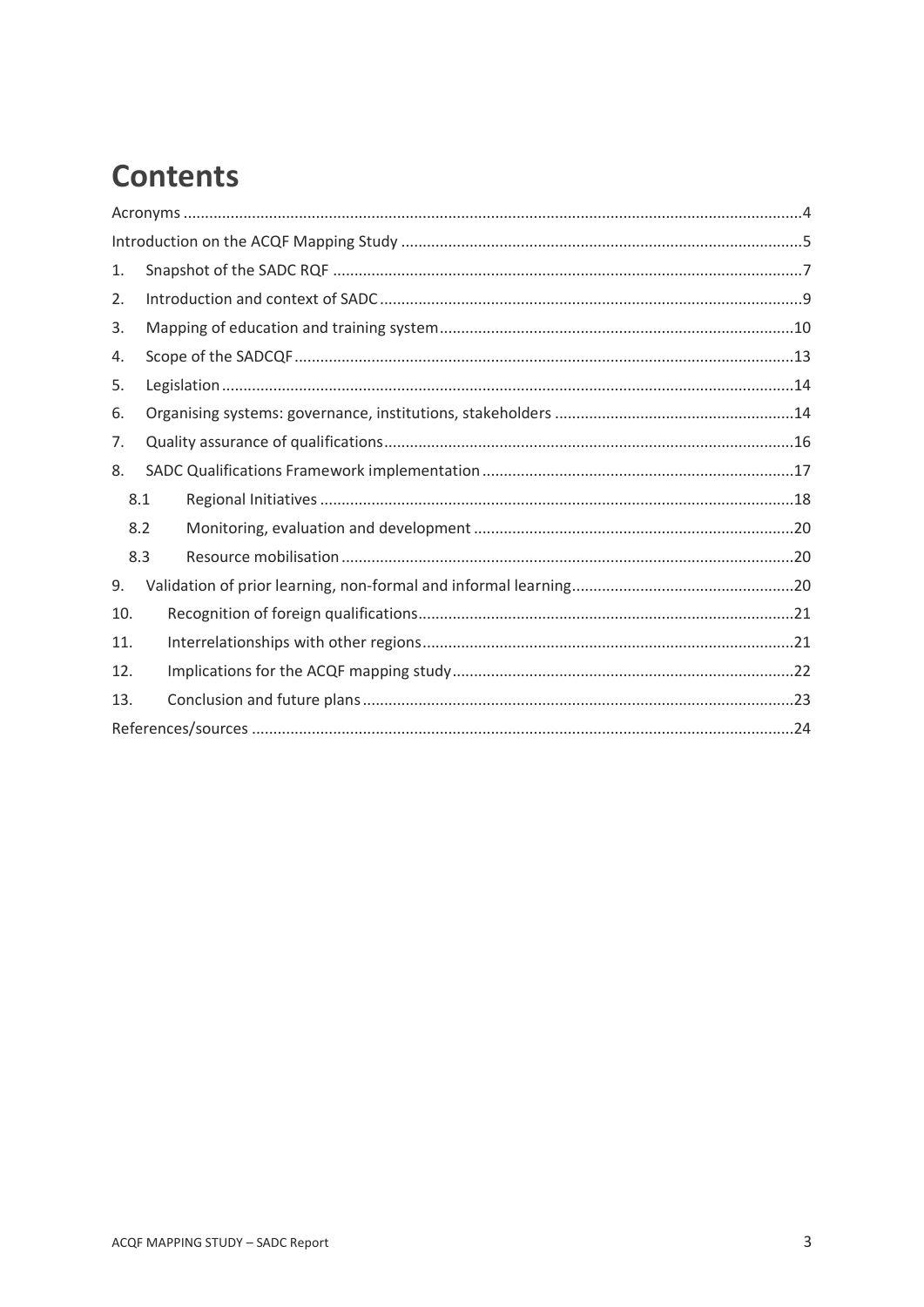### <span id="page-3-0"></span>**Acronyms**

| AU               | African Union                                                                      |
|------------------|------------------------------------------------------------------------------------|
| <b>AUC</b>       | African Union Commission                                                           |
| <b>ACQF</b>      | African Continental Qualifications Framework                                       |
| AFRIQAN          | African Quality Assurance Network                                                  |
| <b>AQRF</b>      | Association of South East Asian Nations (ASEAN) Qualifications Reference Framework |
| <b>AQVN</b>      | African Qualifications Verification Network                                        |
| <b>BMZ</b>       | Federal Ministry of Economic Cooperation and Development (Germany)                 |
| <b>CATS</b>      | <b>Credit Accumulation and Transfer System</b>                                     |
| CoS              | <b>Centres of Specialisation</b>                                                   |
| CoE              | <b>Centres of Excellence</b>                                                       |
| <b>DRC</b>       | Democratic Republic of the Congo                                                   |
| EQF              | <b>European Qualifications Framework</b>                                           |
| ETF              | <b>European Training Foundation</b>                                                |
| EU               | <b>European Union</b>                                                              |
| GIZ              | Deutsche Gesellaschhaft fur Internationaler Zusammernarbelt                        |
| ICP              | <b>International Cooperation Partners</b>                                          |
| ILO              | <b>International Labour Office</b>                                                 |
| IU               | <b>Implementation Unit</b>                                                         |
| LQF              | Lesotho Qualifications Framework                                                   |
| <b>NQF</b>       | <b>National Qualifications Framework</b>                                           |
| <b>NQS</b>       | <b>National Qualifications System</b>                                              |
| ODL              | Open & Distance Learning                                                           |
| <b>REC</b>       | <b>Regional Economic Community</b>                                                 |
| <b>RISDP</b>     | SADC Regional Indicative Strategic Development Plan                                |
| <b>RPL</b>       | Recognition of Prior Learning                                                      |
| <b>RQF</b>       | <b>Regional Qualifications Framework</b>                                           |
| SAAEA            | Southern Africa Association for Educational Assessment                             |
| <b>SADC</b>      | Southern African Development Community                                             |
| SADC QA          | Southern African Development Community Quality Assurance                           |
| SADCQF           | Southern African Development Community Qualifications Framework                    |
| SADCQVN          | <b>SADC Qualifications Verification Network</b>                                    |
| SAQAN            | Southern African Quality Assurance Network                                         |
| SARUA            | Southern African Regional Universities Association                                 |
| <b>SATUCC</b>    | Southern Africa Trade Unions Coordination Council                                  |
| <b>SDG</b>       | Sustainable Development Goals                                                      |
| <b>TCCA</b>      | <b>Technical Committee on Certification and Accreditation</b>                      |
| <b>TCCA EXCO</b> | Technical Committee on Certification and Accreditation Executive Committee         |
| <b>TVET</b>      | <b>Technical and Vocational Education and Training</b>                             |
| <b>UNESCO</b>    | United Nations Educational, Scientific and Cultural Organisation                   |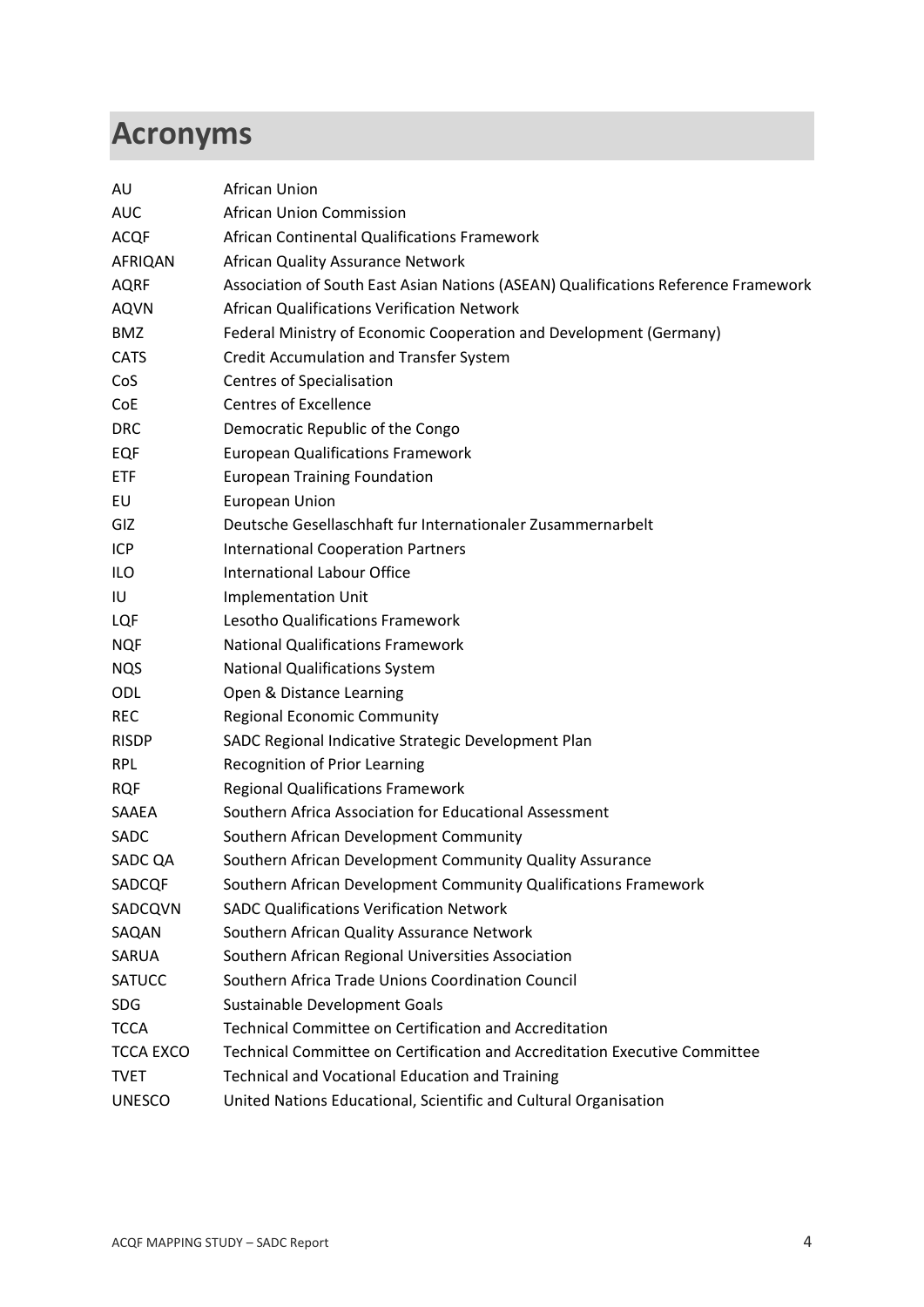### <span id="page-4-0"></span>**Introduction on the ACQF Mapping Study**

#### **Policy context of this mapping study**

This country report forms an integral part of the *Mapping Study on the state-of-play and dynamics of qualifications frameworks in Africa*, which lays the updated evidence foundation for development of the African Continental Qualifications Framework (ACQF). The purpose of this report is to provide an updated overview - not an evaluation - of policies, practices and instruments related with qualifications frameworks in Africa.

The African Union Commission (AUC) initiated the ACQF development process in September 2019 working in partnership with the European Union (EU), Deutsche Gesellschaft für Internationale Zusammenarbeit (GIZ) and the European Training Foundation (ETF) over a period of 2.5 years (2019-2022). The ACQFdevelopment activities are part of the African Union (AU)-EU project "Skills for Youth Employability", which supports a holistic process building on evidence and analysis; AUC political leadership and consultation of African stakeholders (national, regional and continental); awareness raising and capacity development of African stakeholders.

The main planned output of the project by mid-2022 is the ACQF policy and technical document and action plan validated for decision making by the relevant organs of the AU.

The intermediate project outputs planned for 2019-2022 are:

- ACQF Mapping study (by mid-2020)
- ACQF Feasibility study (by mid-2021)

Other key activities:

- Stakeholder consultation workshops / webinars throughout the process (2019-2022)
- Awareness raising and capacity development actions (2020-2022)
- Website to support ACQF development and information sharing
- ACQF related policy and technical information for STC-EST meetings

#### **ACQF Mapping Study: brief overview of the scope and methodology**

The ACQF mapping study aims to chart a comprehensive, specific and updated analysis of where Africa stands in respect to qualifications frameworks development, establishment, operationalisation and revision. The scope of the study is wide in terms of explored thematic domains; and inclusive, as it considers the broad range of countries' dynamics and progression stages in developing and establishing qualifications frameworks.

The mapping study builds on a combination of sources of information and data:

- **a)** Desk research: collection and analysis of sources, including policy-legislative framework; methodology sources; qualifications websites, registers and catalogues; statistical data; analyses and studies.
- **b)** Online survey: conducted between beginning of November 2019 and mid-January 2020; a second round was conducted in May 2020. Responses were received from 33 countries.
- **c)** Technical visits to a group of ten countries and three Regional Economic Communities (RECs): carried out by a team of experts, in the period from mid-December 2019 to mid-March 2020.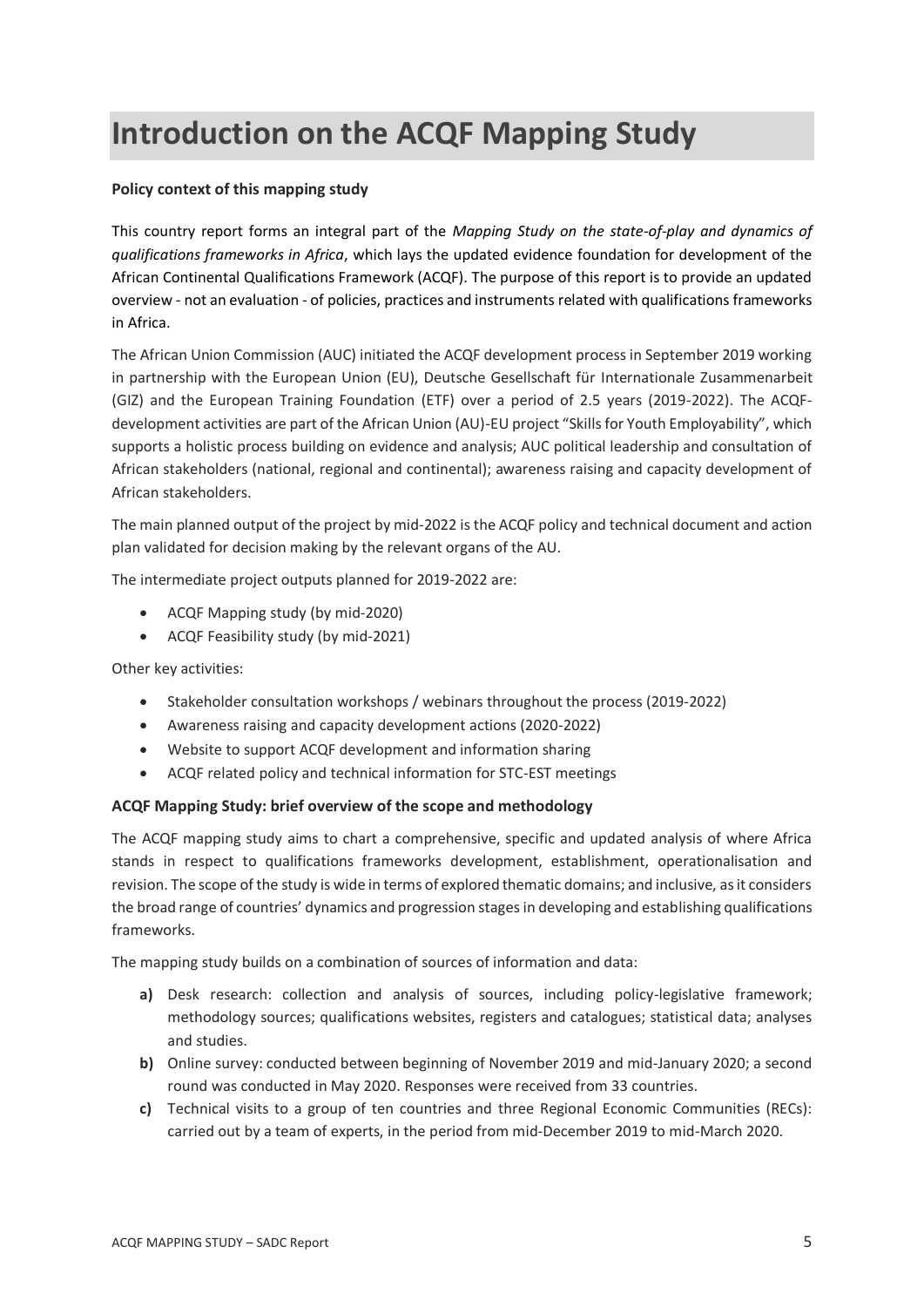Countries included in the technical visits: Angola, Cameroon, Egypt, Ethiopia, Kenya, Morocco, Mozambique, Senegal, Togo and South Africa. Cabo Verde was included in March 2020, but due to the Coronavirus Pandemic the research did not include a country visit, and was based on online meetings, a presentation of the NQF and extensive desk research. Three Regional Economic Communities (RECs) were contacted: EAC, ECOWAS and SADC.

#### Main reports of the mapping study

- Final comprehensive report, encompassing the full set of findings from the continental stocktaking and the thematic analyses on qualifications frameworks developments in Africa. Finalisation: September 2020.
- Synthetic report and infographics focused on key findings. Period: September 2020.

#### Thematic analyses contributing to the comprehensive mapping study

- Report of continental-wide survey on developments of qualifications frameworks encompassing all AU Member States (AU MS) and RECs
- Report of analysis of qualifications
- Country reports (11 countries) and REC reports (3 RECs)

The field work for this mapping report was conducted in January 2020. It was based on interviews and meetings with a range of representatives of SADC Secretariat, with SADC Private Sector Forum and Southern Africa Trade Unions Coordination Council (SATUCC). The report underwent the following rounds of review: i) by the external reviewer, Ms Andrea Bateman, in May 2020. ii) by the ACQF project expert, Ms Eduarda Castel-Branco, in July 2020, iii) by SADC Secretariat, in September 2020. The ACQF project expresses recognition to SADC Secretariat for the excellent cooperation in leading the third round of review, in consultation with the relevant entities and experts. The constructive dialogue with SADC Secretariat during the last round of review contributed to strengthen information-sharing on SADCQF perspectives and new initiatives and on cooperation with the ACQF process.

#### **The detailed list of participants in meetings and discussions organised for this study is not inserted in this version of the report.**

#### **Acknowledgements**

*The ACQF project would like to sincerely thank the various organisations and individuals in the Southern African Development Community (SADC) who provided information and contributed in one way or another to the success of this study. Our profound appreciation goes to officers from the SADC Secretariat; particularly the team from the Directorate: Social and Human Development and Special Programmes, and Directorate: Policy, Planning, and Resource Mobilisation led by their respective Directors, for their support throughout the assignment. Finally, special thanks are extended to the SADC Private Sector Forum and Southern Africa Coordination Council (SATUCC) for availing their time to be consulted despite their busy schedules.*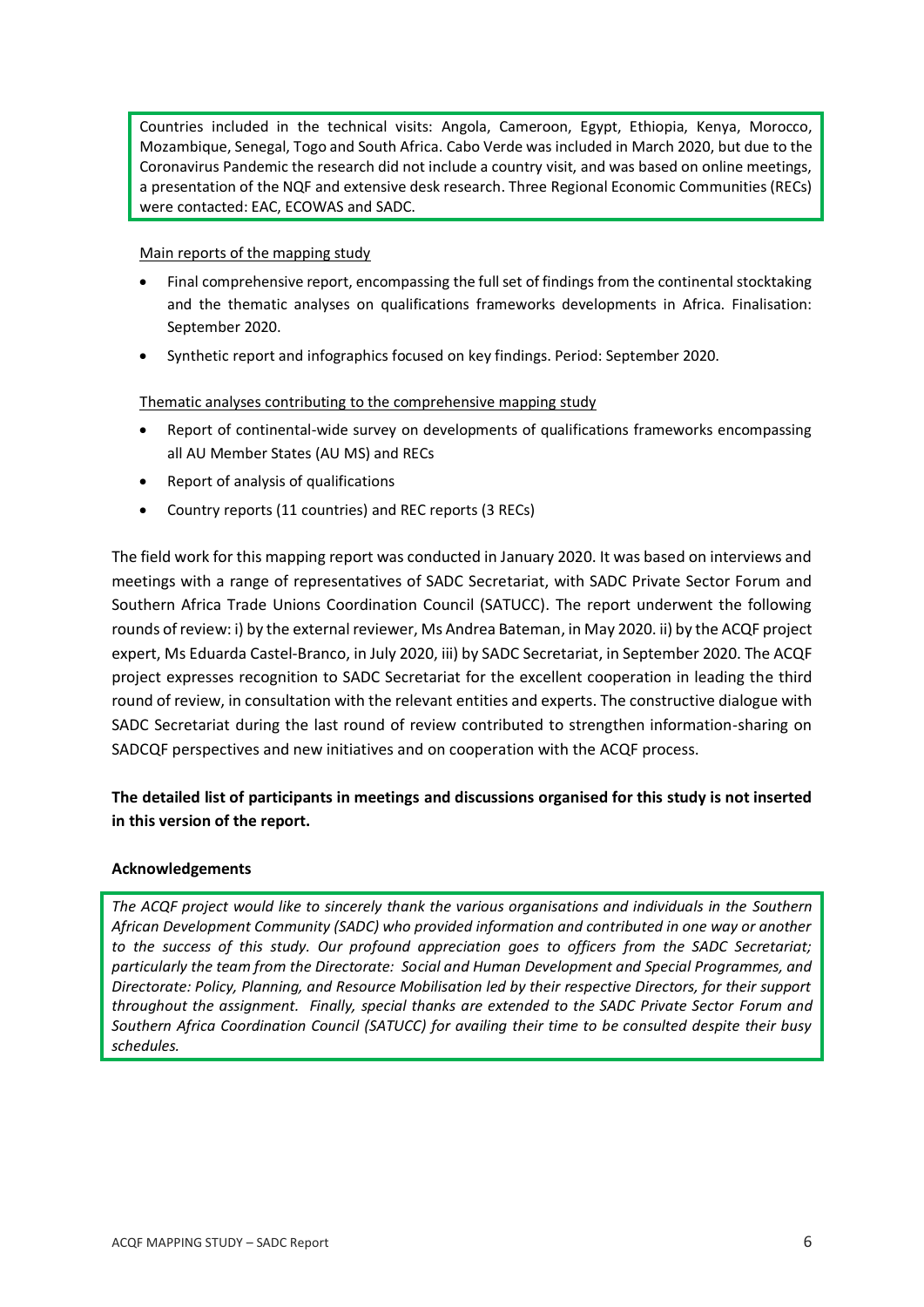### <span id="page-6-0"></span>**1. Snapshot of the SADC RQF**

The Southern African Development Community (SADC) consisting of 16 Member States<sup>1</sup> is a Regional Economic Community (REC) with a population structure that is predominantly young estimated at 76.4% of age groups younger than 35 years, of which 35% are of aged 15-34 years (SADC, 2011). SADC's aim is to improve sustainable development, alleviate poverty to enhance the quality of life of its people by industrialization and deeper regional integration, leveraging on its comparative advantage of abundant human and natural resources.

A ten-level reference **SADC regional Qualifications Framework**, referred to as the SADCQF was established in 2011 and launched in 2017 using principles of acting together as a Community (Article 2 SADC Protocol on Education and Training). The SADCQF was largely developed by government stakeholders with less involvement of stakeholders from the private sector, training institutions and employees. Its purpose is to contribute to easier movement of learners and workers as well as promoting life-long learning opportunities across the SADC region and internationally. The SADCQF consists of a set of agreed principles to promote comparability; common understanding of qualifications credits, quality assurance; mutual recognition of qualifications within the region and internationally. In addition, it has level descriptors for each of the ten levels based on learning outcomes with three domains of knowledge, skills, and autonomy and responsibility. It's an inclusive framework encompassing all forms, types, levels and categories of education and training and supported by quality assurance guidelines. The SADCQF is intended to facilitate implementation of the *Addis Convention on the recognition of studies, certificates, diplomas, degrees and other academic qualifications in higher education in African States.*

The SADCQF **governing structures** entail policy, technical and administrative structures namely:

- I) SADC Council of Ministers; and Ministers responsible for Education and Training and Science, technology and Innovation that provide strategic policy leadership and monitor implementation of the SADCQF.
- ii) Technical Committee on Certification and Accreditation (TCCA) that provides overall technical oversight, advocates and oversees its implementation.
- iii) SADC Secretariat and Implementation Unit  $(IU)^2$  that has overall responsibility to coordinate, drive the implementation of the SADCQF and report progress of implementation to the TCCA.

Development and enhancement of relevant educated skilled human capital is one of SADC broad strategic objectives for regional integration to foster sustainable development of the Region supported by legal, policy instruments and strategic frameworks. These includes the 1992 SADC Treaty; Protocol on Education and Training 1997-2020; Protocol on Science, Technology and Innovation (2009); Protocol on Facilitation of Movement of Persons (2005); SADC Regional Indicative Strategic Development Plan (RISDP) (2020-2030) and the SADC Industrialisation Strategy and Road Map 2015-2063. Mobility of human resources and services is at the centre of the integration agenda of SADC. The SADC region is implementing or has embarked on a number of initiatives at both national and regional level to support mobility of human resources and services. This includes the establishment, improvement and implementation of qualification framework, quality assurance and accreditation systems; introduction of a regional visa for students,

<sup>1</sup> Angola, Botswana, United Republic of the Comoros, Democratic Republic of the Congo (DRC), Lesotho, Madagascar, Malawi, Mauritius, Mozambique, Namibia, Seychelles, South Africa, Kingdom of eSwatini, Republic of Tanzania, Zambia and Zimbabwe

<sup>&</sup>lt;sup>2</sup> The Implementation Unit is not operational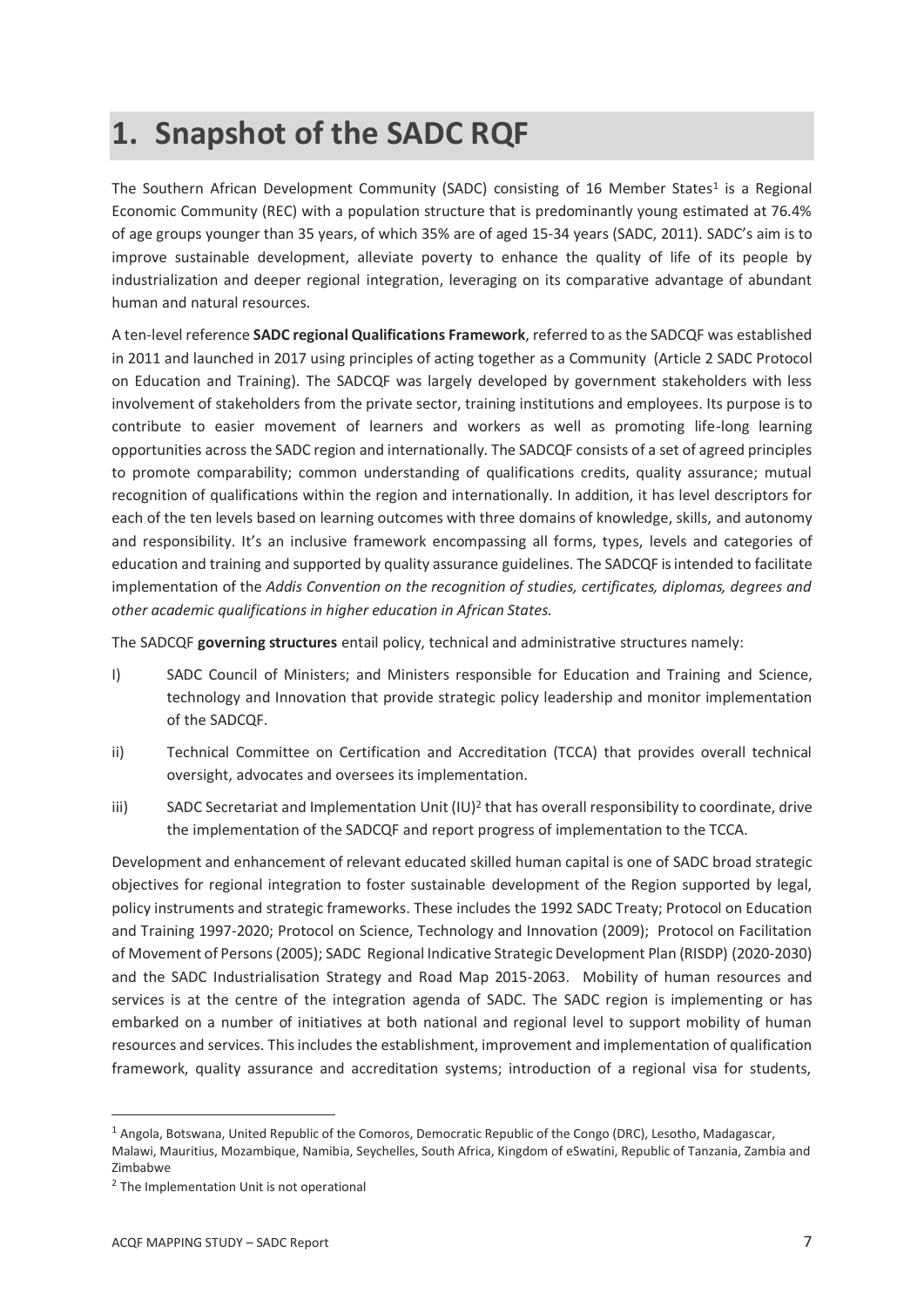academics, researchers, customs exemptions and development of mutual recognition of professional qualifications.

According to the Africa Regional Integration Index (2019), SADC's strength lies in free movement of people, but scores low in regional integration of its economies and infrastructure based (2019 Africa Regional Integration Index Report, at [https://www.integrate-africa.org/reports-data/download-the](https://www.integrate-africa.org/reports-data/download-the-reports/)[reports/\)](https://www.integrate-africa.org/reports-data/download-the-reports/)

A trend of ten- level comprehensive NQFs in the countries of the region is evident albeit at different stages of development and implementation. Some countries have started development of comprehensive NQFs (Angola), while others are designing integrated NQFs building on the experience of their existing and operational sectoral frameworks (Malawi, Mozambique).

| Not in place          | Early thinking | In development/Consultation<br>of Comprehensive<br><b>Frameworks</b>            | In place (fully<br>developed, approved<br>as legal acts, started<br>implementation of<br>Comprehensive<br><b>Frameworks</b> | In place, operational<br>for some time,<br>reviewed<br>Comprehensive<br><b>Frameworks</b>           |
|-----------------------|----------------|---------------------------------------------------------------------------------|-----------------------------------------------------------------------------------------------------------------------------|-----------------------------------------------------------------------------------------------------|
| Comoros<br><b>DRC</b> | Madagascar     | Angola $3$<br>Malawi <sup>4</sup><br>Mozambique <sup>5</sup><br>Tanzania (TVET) | Kingdom of Eswatini <sup>6</sup><br>Lesotho <sup>7</sup><br>Zimbabwe                                                        | <b>Botswana</b><br><b>Mauritius</b><br>Namibia<br>Seychelles <sup>8</sup><br>South Africa<br>Zambia |

#### **Type and status of NQFs in SADC**

Sources: SADC Secretariat, 2019 Proposal for implementing the SADC Qualifications Framework; ACQF mapping study survey (2020), ACQF Mapping study: Angola (2020), ACQF Mapping study: Mozambique (2020); ACQF Mapping Study South Africa; Lesotho NQF[: http://www.che.ac.ls/lqf/.](http://www.che.ac.ls/lqf/) Eswatini NQF: <http://www.shec.org.sz/Eswatini%20Qualifications%20Framework%202020%20SADC.pdf>

**Implementation** of the SADCQF was initiated with six programmes that are at various implementation stages utilising national capacities (human, technical, financial) and regionally coordinated government funding to strengthen capacity for its coordination and implementation.

The TCCA mobilised Member States to oversee the development of the six programmes as follows:

<sup>&</sup>lt;sup>3</sup> Angola- conceptualisation and consultations of comprehensive NQF is underway and adoption expected by end of 2020. <sup>4</sup> Malawi is implementing a Technical and Vocational Education and Training qualification framework for some time and a comprehensive NQF under conceptualization. In the ACQF Survey (2020), Malawi considers its NQF to be at stage "in development and consultation".

<sup>5</sup> Mozambique has two operational sector qualifications frameworks: 1) Higher education (QUANQES), adopted by Decree Nº 30/2010, 2) TVET (QNQP), adopted by Law Nº23/2014, amended by Law Nº 6/2016. The new integrated NQF is in advanced stage of development and consultation, and its adoption is expected by 2020. In its submission to the ACQF online survey, Mozambique considers its integrated NQF to be at stage "development and consultation".

<sup>&</sup>lt;sup>6</sup> In the ACQF online survey (2020), Eswatini considered its NQF to be at stage "in development and consultation". The NQF legal act was approved in September 2020.

<sup>&</sup>lt;sup>7</sup> Lesotho Qualifications Framework (LQF) was approved by Cabinet in June 2019 and officially launched by the Minister of Education in December 2019. LQF revised and LQF Procedures Manual: http://www.che.ac.ls/lqf/. Dissemination campaigns and training workshops conducted in 2020. http://www.che.ac.ls/lesotho-qualifications-framework-lqf-isdisseminated-march-2020/

<sup>&</sup>lt;sup>8</sup> In the ACQF online survey conducted for this mapping report, Seychelles and Zambia considered their NQF to be at the stage "In place, started implementation".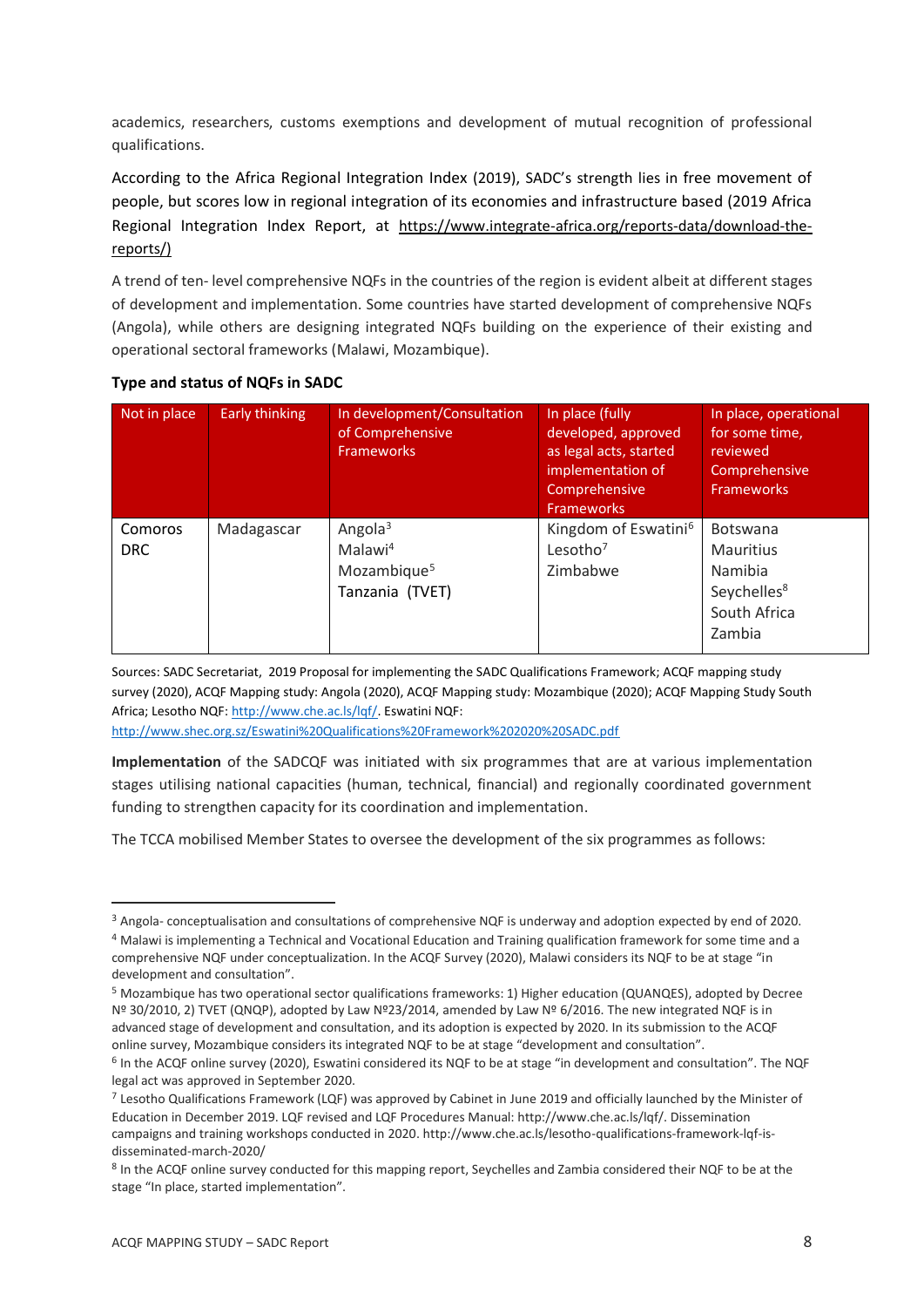| Programme                                                                                                                                             | <b>Member</b><br><b>States</b><br>driving<br>the<br>programmes | <b>Status</b>                                                                                                                                                                                                                                                                                                                                                                                                                                                                                                                                                                                                                                                                                                     |
|-------------------------------------------------------------------------------------------------------------------------------------------------------|----------------------------------------------------------------|-------------------------------------------------------------------------------------------------------------------------------------------------------------------------------------------------------------------------------------------------------------------------------------------------------------------------------------------------------------------------------------------------------------------------------------------------------------------------------------------------------------------------------------------------------------------------------------------------------------------------------------------------------------------------------------------------------------------|
| Development and<br>alignment of NQFs<br>to SADCQF                                                                                                     | South Africa                                                   | Eight countries volunteered to pilot alignment of their NQF to the<br>SADCQF. Two countries namely Seychelles and South Africa have<br>aligned their NQFs to the SADCQF based on alignment criteria<br>developed.                                                                                                                                                                                                                                                                                                                                                                                                                                                                                                 |
| <b>Quality Assurance</b>                                                                                                                              | <b>Botswana</b>                                                | Alignment of SADC countries' internal and external quality assurance<br>systems with the SADC quality assurance (QA) guidelines is ongoing.<br>Peer learning, sharing of experiences and strengthening the capacity of<br>member states in their implementation of the SADC QA guidelines is<br>facilitated by Southern African Quality Assurance Network (SAQAN) and<br>the Southern Africa Association for Educational Assessment (SAAEA),<br>working with the TCCA. SADC envisages a SADC Quality Assurance<br>system aligned to the Pan-Africa Quality Assurance Framework<br>(PAQAF).                                                                                                                        |
| <b>Verification</b><br><b>of</b><br><b>Qualifications</b>                                                                                             | Eswatini                                                       | A regional Qualifications Verification Network (SADCQVN) which is a<br>member of the African Qualifications Verification Network (AQVN) was<br>established to ensure that credible, trustworthy information is shared<br>across SADC and shares the common goal of ensuring that African<br>qualifications can be trusted. A SADCQVN booklet was produced and is<br>consistently updated annually and shared across the region. The annual<br>collation of statistical information on learner and worker mobility in<br>SADC, as well as on misrepresented qualifications, is a key feature of<br>the work of the SADCQVN. A Draft SADC Recognition Manual is<br>awaiting validation by the TCCA in October 2020. |
| Advocacy<br>and<br><b>Communication</b>                                                                                                               | Zambia                                                         | A SADCQF Communication strategy, Communication tools and<br>Marketing materials have been developed. The SADQF is published on<br>SADC social media sites. Currently, there is no database or register for<br>the SADCQF.                                                                                                                                                                                                                                                                                                                                                                                                                                                                                         |
| Articulation,<br><b>of</b><br>Recognition<br><b>Prior Learning (RPL)</b><br><b>Credit</b><br>and<br><b>Accumulation and</b><br><b>Transfer (CATS)</b> | Namibia                                                        | The SADC region has a set of RPL guidelines and the status of<br>implementation has not yet been determined. In addition, a Draft<br>SADC CAT Guidelines is awaiting validation by TCCA in October 2020                                                                                                                                                                                                                                                                                                                                                                                                                                                                                                           |
| Governance                                                                                                                                            | <b>SADC Secretariat</b>                                        | The Technical Committee on Certification and Accreditation (TCCA),<br>meets twice every year. A TCCA Executive Committee (EXCO) was<br>established based on the SADC Troika principles and meets twice a year<br>to review and monitor progress of implementation in the six<br>programmes of the implementation of the SADCQF.                                                                                                                                                                                                                                                                                                                                                                                   |

### <span id="page-8-0"></span>**2. Introduction and context of SADC**

The Southern African Development Community (SADC) is a regional economic community comprising 16 countries namely: Angola, Botswana, United Republic of the Comoros, Democratic Republic of the Congo (DRC), Lesotho, Madagascar, Malawi, Mauritius, Mozambique, Namibia, Seychelles, South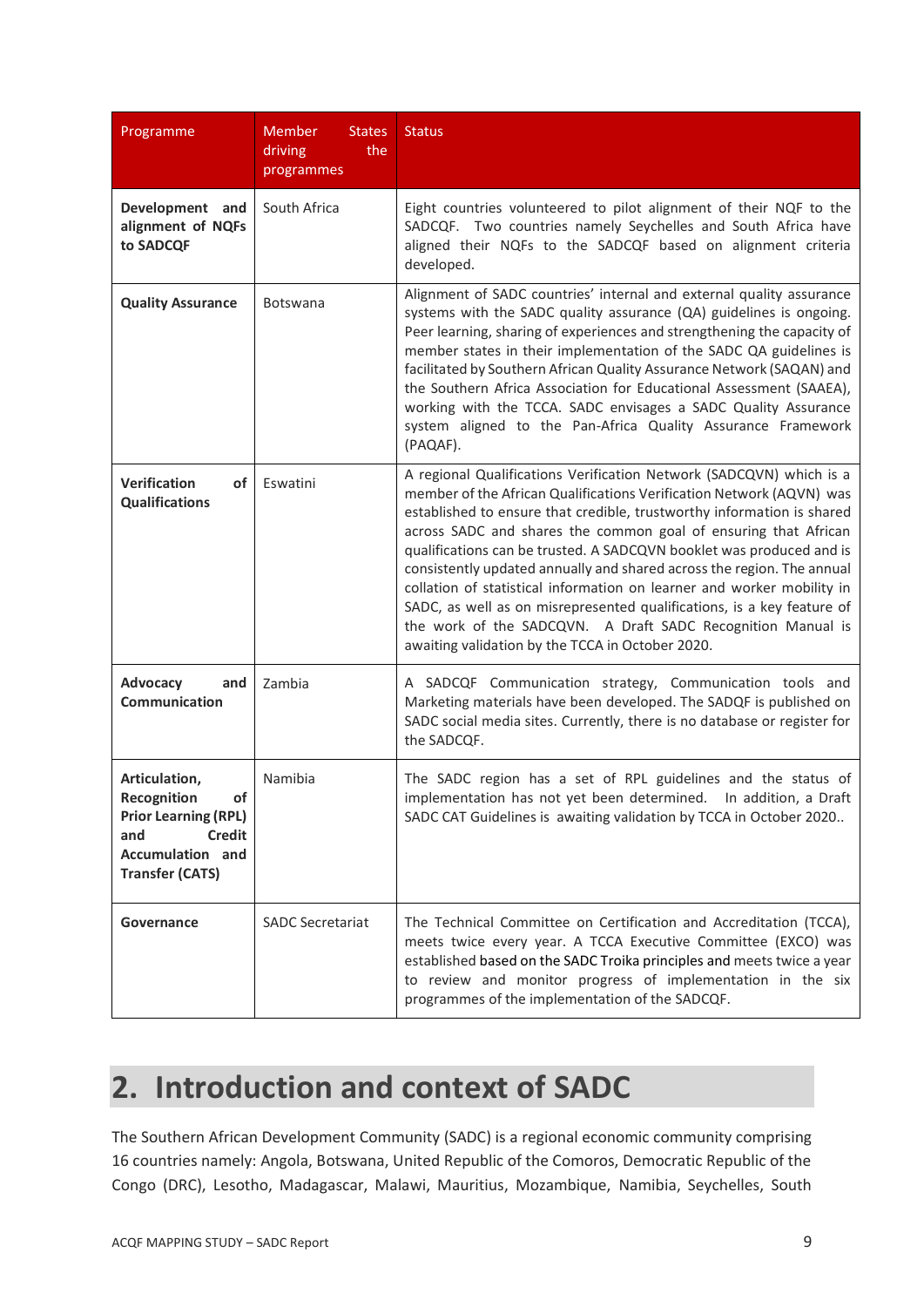Africa, Kingdom of ESwatini, Republic of Tanzania, Zambia and Zimbabwe. It is guided by a vision of a shared future, to be attained through regional cooperation and integration in the socio-cultural, economic and political areas. The objective of SADC is to improve economic growth and development, alleviate poverty, and enhance the quality of life of its people. It also seeks to support socially disadvantaged areas through enhancing productive systems, and deepening co-operation and integration so that the region emerges as a competitive and effective player in international trade and the world economy (SADC RISDP 2005-2020). Since its inception, SADC adopted principles such as concerted agreement and variable progression for cooperation and integration with its Member States in the implementation of its programmes. SADC programmes are guided by SADC Vision 2050 and the Regional Indicative Strategic Development Plan 2020-2030, which is the successor of the RISDP 2005-2020.

The region is endowed with both natural and human resources, its most valuable resource being human capital with an estimated population of 345.2 million in 2018, growing at an estimated average rate of 1.8% in 2018. Average life expectancy in the region was estimated to be 61 years in 2018. The population structure is young with 76.4% estimated to be younger than 35 years, 35% of which are youth aged 15-34 years (SADC, 2011). About 51% of the population is female. There is a total labour force of about 140 million, with labour force participation rates ranging between 44.8% and 87.6% (SADC, 2018).

The unemployment rate among those of age 15-24 years ranges between 3% and 57.4% in SADC member states in 2017 (SADC, 2018). Graduate unemployment is an increasing phenomenon in the region with some SADC Members States recording about 12% graduate unemployment.

The economy of the region is diverse, spanning a range of sectors from agriculture to manufacturing with a majority of the population dependent on agriculture for their livelihoods. However, the manufacturing sector has been prioritised as the key engine of growth to drive the industrialisation process in the region.

### <span id="page-9-0"></span>**3. Mapping of education and training system**

#### **3.1. Policy and Strategic Frameworks**

One of the broad strategic objectives of SADC is that the role and contribution of human resource development should facilitate industrial development, competitiveness, regional integration and cooperation (SADC Treaty, 1992).

The quest to increase relevant human capital for industrialisation of SADC economies through the transformation of natural resources is one of the priorities of the SADC Revised Regional Indicative Strategic Development Plan (RISDP) (2015), Regional Indicative Strategic Plan 2020-2030 and the SADC Industrialisation Strategy and Road Map 2015-2063.

SADC policy instruments and commitments governing education and training in the region include the Protocol on Education and Training signed in (1997); Protocol on Science, Technology and Innovation (2009); Protocol on Gender and Development (2008); Protocol on Facilitation of Movement of Persons (2005), not yet in force, but promoting the free movement of people in the region; Maseru Declaration on HIV and AIDS (1992); Declaration of Information, Communication and Technology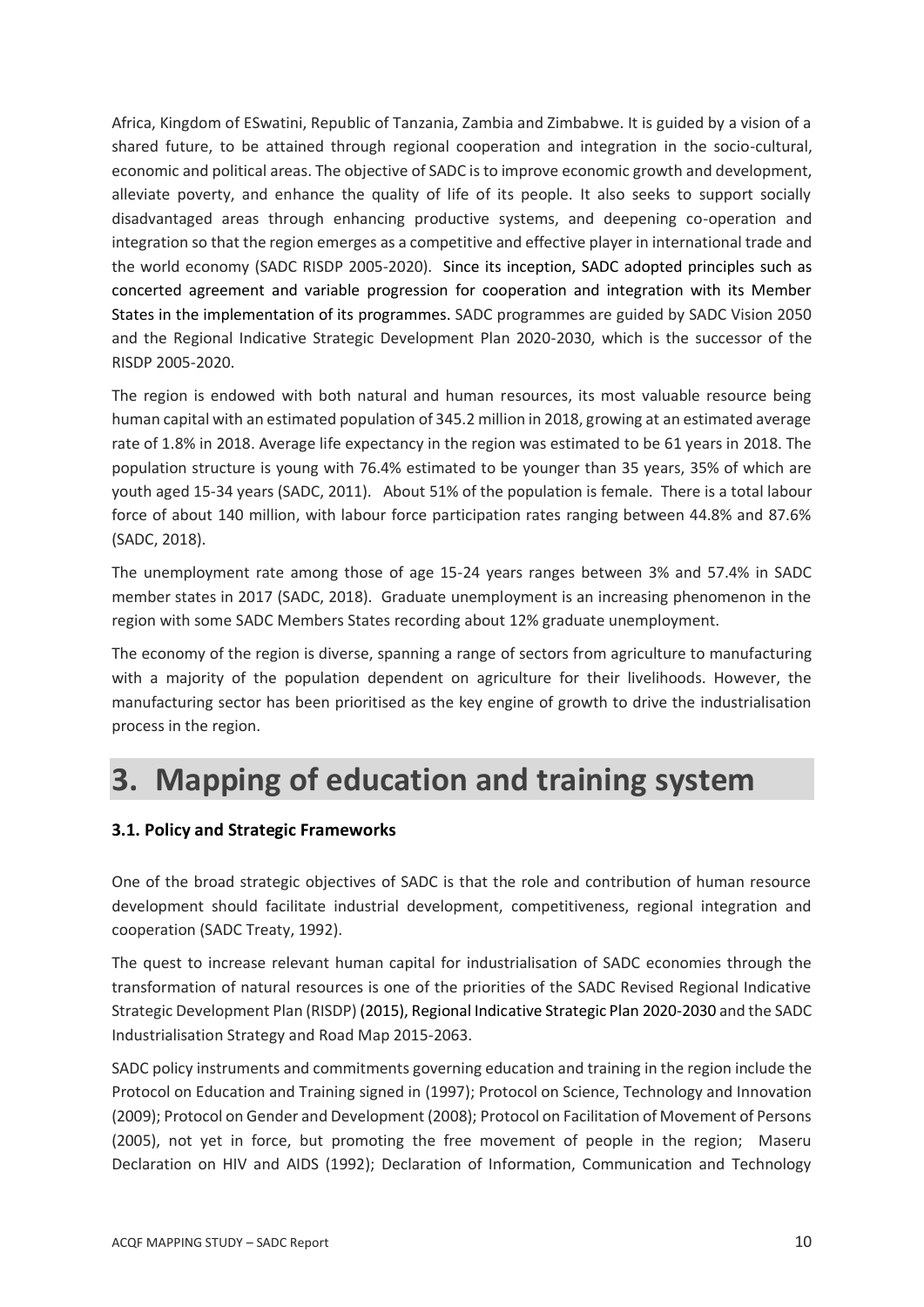(2001) and SADC Declaration on the Fourth Industrial Revolution (2017). Periodic long-term strategic frameworks guide regional initiatives and programmes. Currently, the recently approved Regional Indicative Strategic Development Plan (RISDP) 2020-2030, a successor to RISDP 2005-2020 (SADC: 2017c) guides regional education and training initiatives. This includes, among others:

- Increasing access to relevant, quality education and training opportunities;
- Development and harmonisation of the qualification and accreditation systems and frameworks to promote comparability in the educational and training systems and their outputs in the region; and
- Mobility of human resources and services.

#### **3.2 Access, quality and relevance**

Available information indicates that progress has been made in primary and secondary school enrolments, however, completion rates and transition rates are low. Gross tertiary enrolment ratio is low, estimated at less than 7% (SADC RISDP 2015). To improve achievement of education outcomes (access, performance, completion and retention), the region adopted a number of approaches. These include:

- Utilisation of open and distance learning and blended learning supported by the SADC Open and Distance Learning Policy Framework; and the SADC Guidelines for Development of National Broadband Plans (SADC: 2012);
- Sharing of resources (infrastructure and financial) through establishment of SADC Centres of Specialisation (CoS) and of Excellence (CoE) guided by SADC Framework for Establishment and Sustainability of CoS and CoE, treatment of SADC students as local students with respect to tuition, application and examination fees in public universities of most member states (SADC: 1997).
- Adoption of a holistic model to education for reduction of societal and economic barriers to education guided by the SADC Policy Framework for Care and Support for Teaching and Learning (SADC CSTL Policy Framework 2016); and
- Harmonisation of standards and competencies of teachers supported by the Regional Framework for Teacher Professional Standards and Competencies.
- A Draft Regional Continuing Professional Development Framework has been developed and is awaiting validation and approval.

Technical, vocational, entrepreneurship education and training is prioritised in the education and training system in the region to ensure relevance, matching skills needs of the labour market and social and economic sustainable development. This is supported by SADC strategic frameworks such as the Industrialisation Strategy and Road Map that 'calls for restructuring and re-purposing of the education systems with a focus on technical and vocational skills of all kinds, especially those appropriate for a modern, knowledge economy', and the SADC Framework and Implementation for Technical and Vocational Education and Training (TVET), 2018-2027. The Monitoring and Evaluation indicators of the Framework are currently being reviewed to be relevant to Member States. SADC member states are undertaking reforms such as establishment of TVET governance structures; strengthening public/ private partnerships in curriculum and development, training delivery and work-based learning,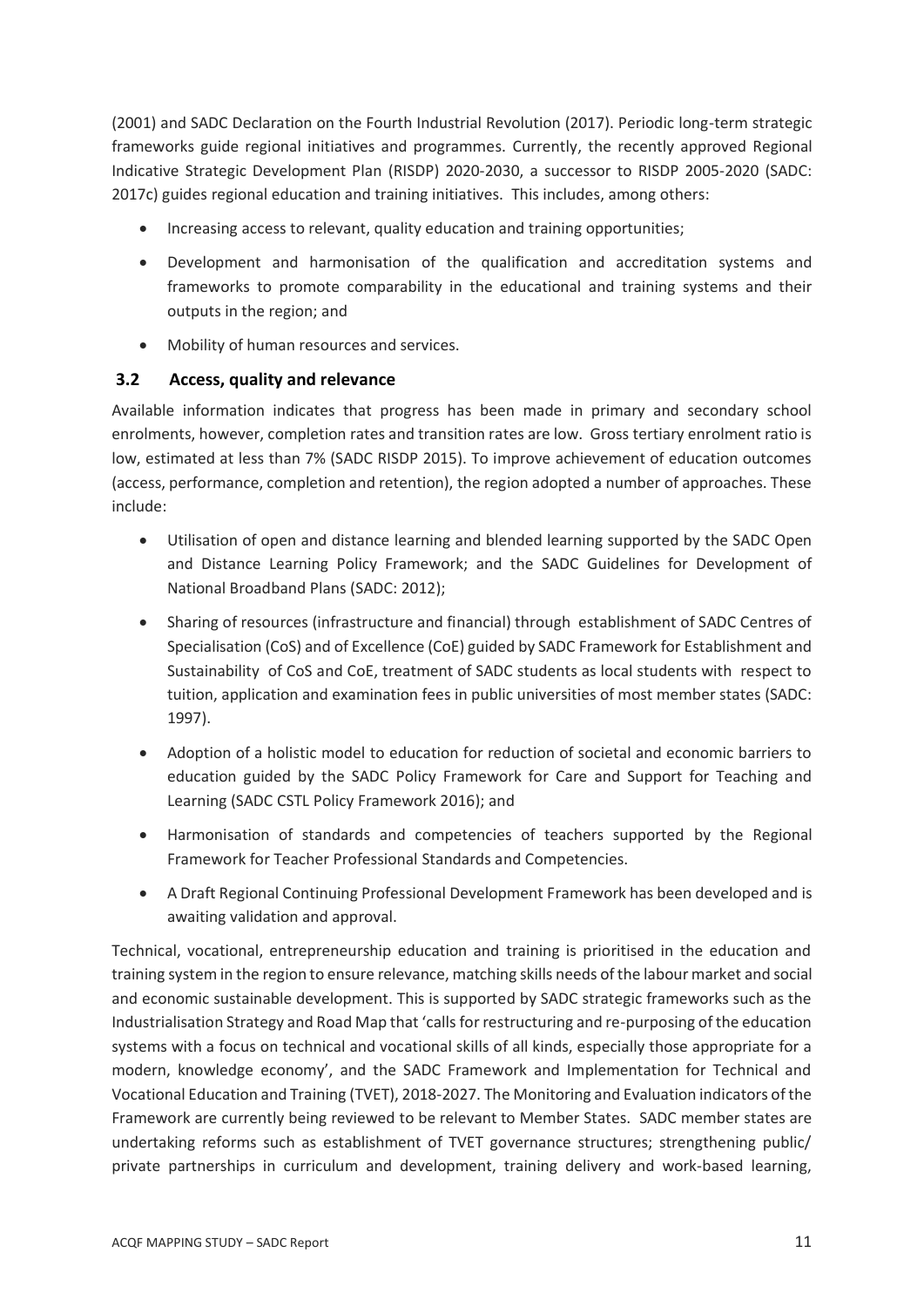learner and internship placements, TVET investments and skills competitions; and the integration of TVET into the General Education System, through the provision of additional learning pathways.

#### **3.3 Qualification and accreditation systems and frameworks**

A number of developments are taking place with the establishment, improvement and implementation of qualifications frameworks, quality assurance and accreditation systems in SADC member states and in the region as a whole. One example of such developments relates to the establishment and implementation of national (comprehensive of all levels and sub-sectors of education and training), or of sectoral Qualifications Frameworks (such as TVET or Higher Education Qualifications Frameworks). Table 1 proposes an overview of the stages of development of comprehensive NQFs in SADC countries. Some countries have operational sectoral qualifications frameworks and at the same time are advancing with the conceptualisation and consultation of the integrated and comprehensive NQF (Malawi and Mozambique are examples).

| Not in place          | Early thinking | In development/Consultation<br>of Comprehensive<br><b>Frameworks</b>                       | In place (fully<br>developed, approved<br>as legal acts, started<br>implementation of<br>Comprehensive<br><b>Frameworks</b> | In place, operational<br>for some time,<br>reviewed<br>Comprehensive<br><b>Frameworks</b>            |
|-----------------------|----------------|--------------------------------------------------------------------------------------------|-----------------------------------------------------------------------------------------------------------------------------|------------------------------------------------------------------------------------------------------|
| Comoros<br><b>DRC</b> | Madagascar     | Angola <sup>9</sup><br>Malawi <sup>10</sup><br>Mozambique <sup>11</sup><br>Tanzania (TVET) | Kingdom of<br>Eswatini <sup>12</sup><br>Lesotho <sup>13</sup><br>Zimbabwe                                                   | <b>Mauritius</b><br>Namibia<br>Seychelles <sup>14</sup><br>South Africa<br><b>Botswana</b><br>Zambia |

Sources: SADC Secretariat, 2019 Proposal for implementing the SADC Qualifications Framework; ACQF mapping study survey (2020), ACQF Mapping study: Angola (2020), ACQF Mapping study: Mozambique (2020); ACQF Mapping Study South Africa; Lesotho NQF[: http://www.che.ac.ls/lqf/.](http://www.che.ac.ls/lqf/) Eswatini NQF:

<http://www.shec.org.sz/Eswatini%20Qualifications%20Framework%202020%20SADC.pdf>

#### **3.4 Mobility of human resources and services**

<sup>&</sup>lt;sup>9</sup> Angola- Conceptualisation and consultations of comprehensive NQF is underway and adoption expected by end of 2020. <sup>10</sup> Malawi – implementing a Technical and Vocational Education and Training qualification framework for some time and a comprehensive NQF under conceptualization. In the ACQF Survey (2020), Malawi considers its NQF to be at stage "in development and consultation".

<sup>11</sup> Mozambique has two operational sector qualifications frameworks: 1) Higher education (QUANQES), adopted by Decree in 2010, 2) TVET (QNQP), adopted by Law 2014, amended in 2016. The new integrated NQF is in advanced stage of development and consultation, and its adoption is expected by 2020. In its submission to the ACQF online survey, Mozambique considers its integrated NQF to be at stage "development and consultation".

<sup>&</sup>lt;sup>12</sup> In the ACQF survey (2020), Eswatini considered its NQF to be at stage "in development and consultation". The NQF legal act was approved in September 2020.

<sup>&</sup>lt;sup>13</sup> Lesotho Qualifications Framework (LQF) was approved by Cabinet in June 2019 and officially launched by the Minister of Education in December 2019. LQF revised and LQF Procedures Manual: http://www.che.ac.ls/lqf/. Dissemination campaigns and training workshops in 2020. http://www.che.ac.ls/lesotho-qualifications-framework-lqf-is-disseminatedmarch-2020/

<sup>&</sup>lt;sup>14</sup> In the ACQF online survey conducted for this mapping report, Seychelles and Zambia considered their NQF to be at the stage "In place, started implementation".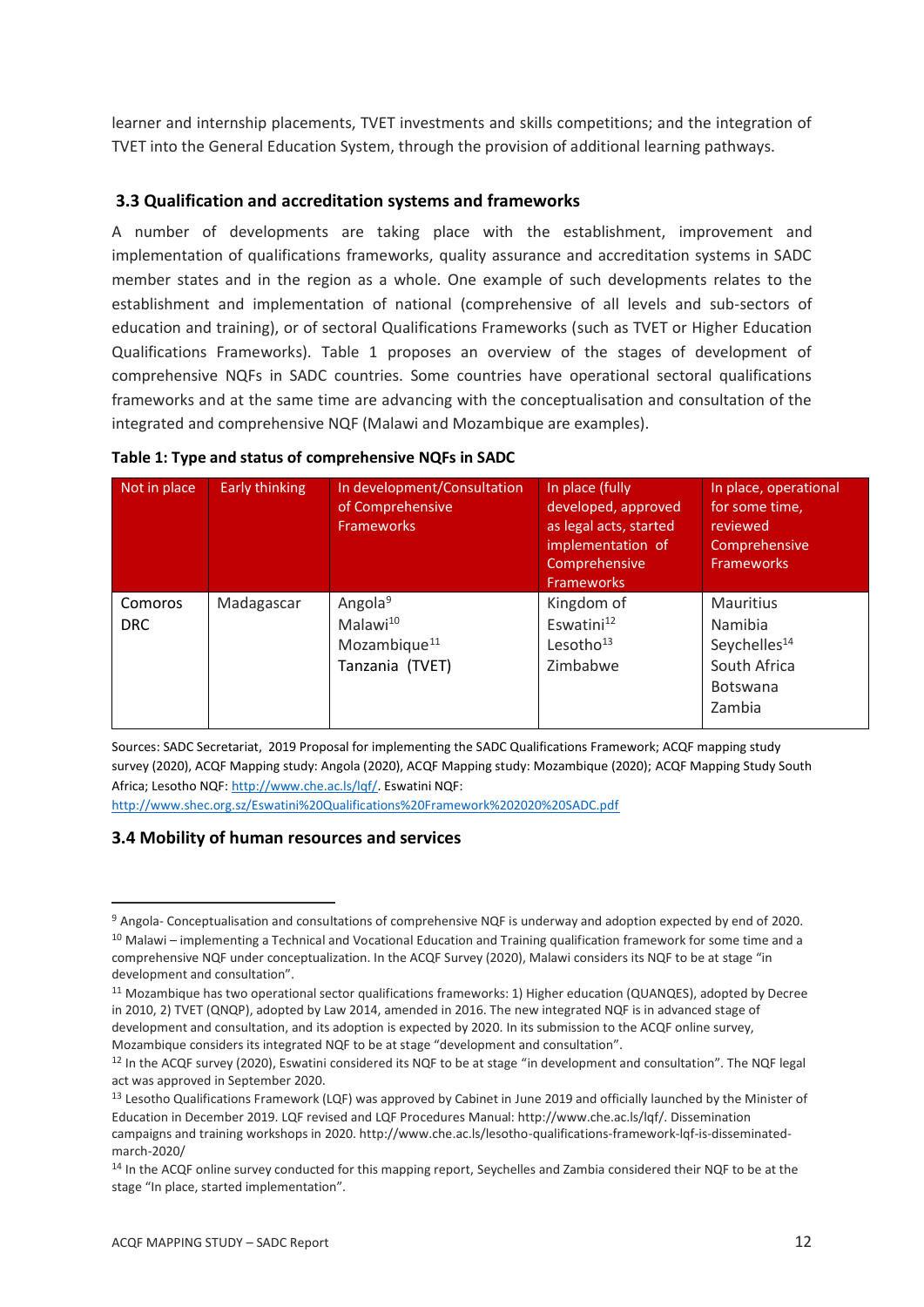Migration and free movement are at the centre of integration and mobility of labour and services. The SADC Treaty, Article 5 (SADC, 1992) promotes, among Member States, human resource development and progressive elimination of obstacles to free movement of capital, people, goods and services as one of the broad strategies of the SADC regional integration and co-operation agenda. Introduction of a regional visa for students, academics, researchers, customs exemptions and development of mutual recognition of professional qualifications are initiatives that are ongoing in the region.

### <span id="page-12-0"></span>**4. Scope of the SADCQF**

The SADCQF was established as a ten-level reference framework in 2011 with a qualifications portal (currently not yet functional) and quality assurance guidelines. The SADCQF provides level descriptors for each of the ten SADCQF levels based on learning outcomes with three domains of knowledge, skills, and autonomy and responsibility (see figure below).

Its scope is based on the principle of inclusiveness encompassing all forms, types, levels and categories of education and training. This includes out of school, formal, non-formal and informal learning; general education, TVET, higher education and various modes of learning such as face-to-face, distance and on-line.



#### Figure 1: Purpose and Scope of SADCQF Source: SADC Secretariat 2017; SADCQF Communication Material

The SADCQF serves as a regional mechanism for comparability and recognition of full qualifications, credit accumulation and transfer (CAT), creation of regional standards and promotion of quality assurance within and outside the region based on mutual trust. The purpose is to facilitate movement of learners and workers, and promotion of life-long learning opportunities within the region and internationally. The ultimate aim is to ensure availability of relevant educated and skilled human resources for socio-economic sustainable development (RISDP 2005-2020).

The SADCQF is intended to facilitate implementation of the *Addis Convention on the recognition of studies, certificates, diplomas, degrees and other academic qualifications in higher education in African States*. The SADCQF consists of a set of agreed principles to promote comparability; common understanding of qualifications credits, quality assurance; mutual recognition of qualifications within the region and internationally (SADC: 2011). A technical structure/advisory body referred to as the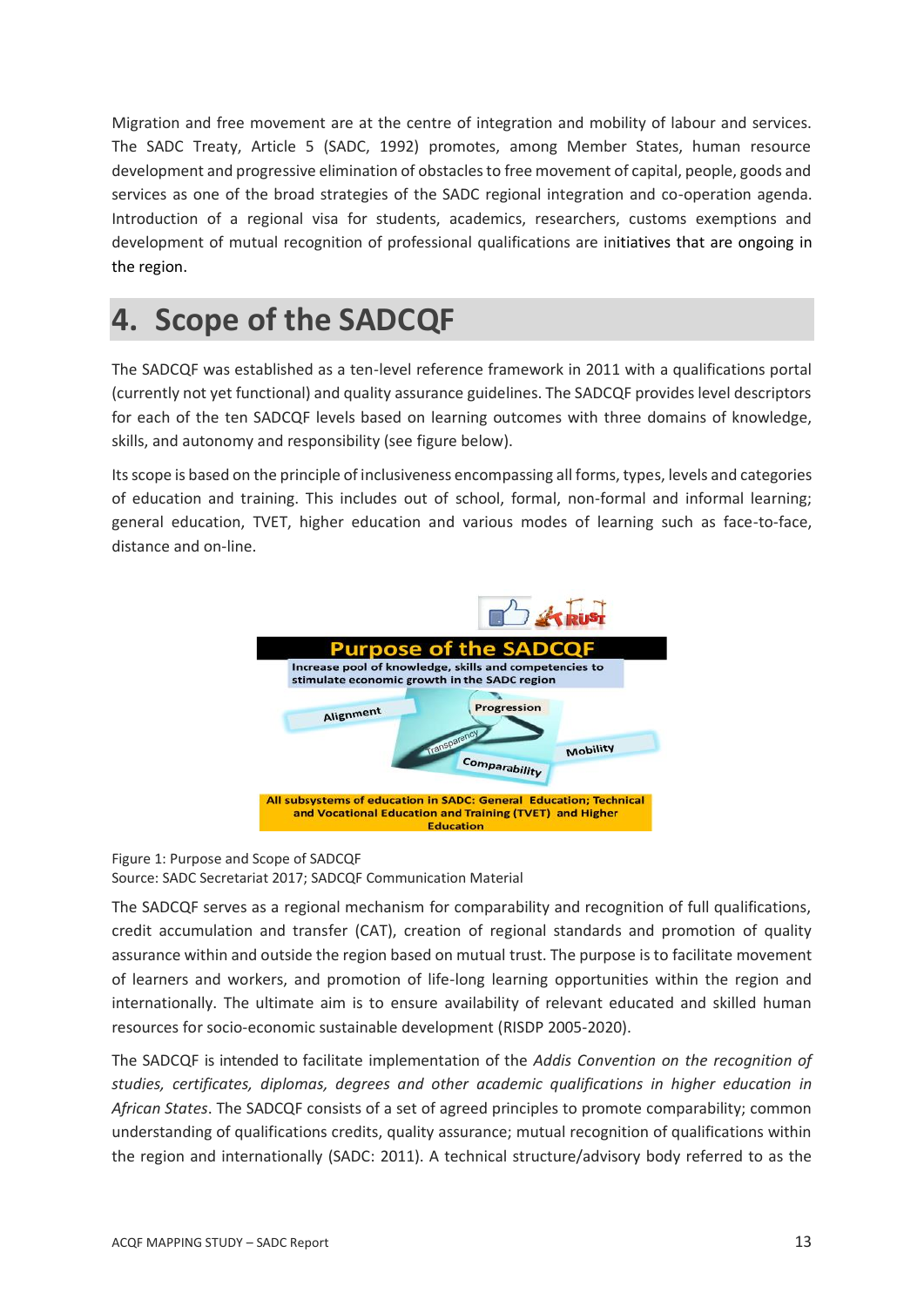Technical Committee on Certification and Accreditation (TCCA) provides overall technical oversight, and advocates for and oversees the development and implementation of the SADCQF.



Figure 2: Infographic on the SADC Level Descriptor categories/ domains Source: SADC Secretariat 2017. SADCQF Communication Material

### <span id="page-13-0"></span>**5. Legislation**

The overarching legal instrument that guides the development and implementation of the SADCQF is the Protocol on Education and Training (1997-2020). The Protocol promotes the comparability of standards, mobility and portability of qualifications across the region in order to ease mobility of learners, workers and educational services. SADC recognises that migration and movement of persons for employment or education opportunities is inevitable in the integration and co-operation of the region. SADC policy instruments that support an appropriate environment of mobility of qualifications and free movement of labour include the Protocol on Facilitation of Movement of Persons (2005), not in force and the Labour Migration Policy Framework. The Labour Migration Policy Framework 'calls for the harmonisation and recognition of education and training, among others, to facilitate and manage migration in the region'. The Protocol on Trade in Services (Article 7) 2012, updated in March 2017, calls for mutual recognition of qualifications for professional services.

### <span id="page-13-1"></span>**6. Organising systems: governance, institutions, stakeholders**

The SADC Council of Ministers, Ministers responsible for Education and Training, the Technical Committee on Certification and Accreditation (TCCA), the TCCA Executive Committee (TCCA EXCO) and an Implementation Unit (IU) are the main governing structures for the implementation of the SADCQF as outlined in the figure below.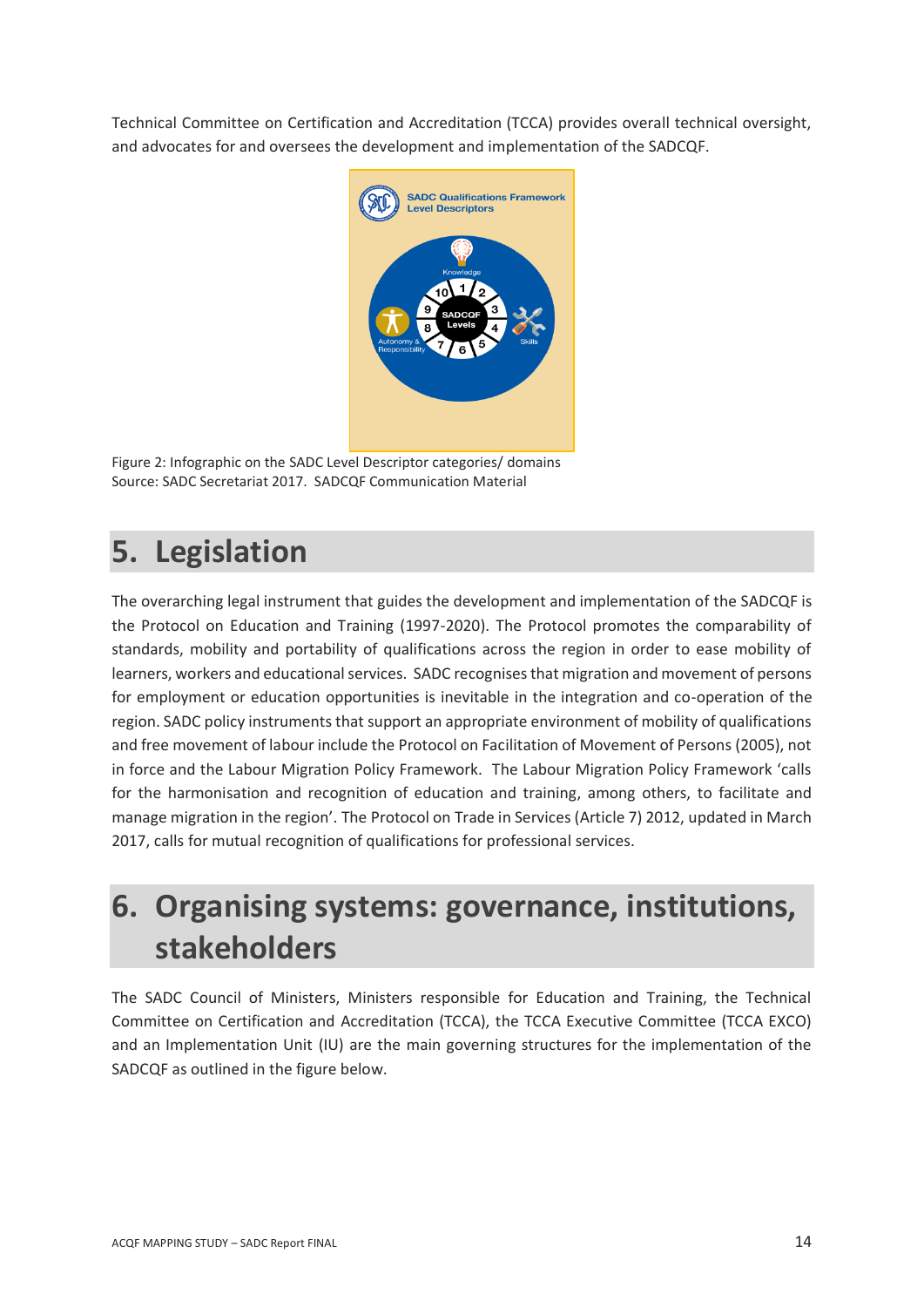

Figure 3: SADCQF Governance structure

**SADC Council of Ministers:** is a ministerial body consisting of ministers responsible for SADC affairs, from all member states, that oversees the development and functioning of the SADC Common Agenda. It approves all SADC policies, strategies and programmes (including cross-sectoral) for implementation and provides advice to the Heads of State/Summit on various issues of regional integration.

**Ministers responsible for Education and Training:** is a ministerial body consisting of ministers responsible for education and training from all member states that provides strategic and policy leadership, as well as monitors and endorses policies, strategies, projects and structures for the development and implementation of the SADCQF. It recommends all related matters of SADCQF for final approval by the SADC Council of Ministers.

**Technical Committee of Certification and Accreditation (TCCA)**: is a technical structure/advisory body comprising representatives of national certification, accreditation/ NQFs and systems in all member states, and representatives from regional and international technical partners and institutions such as UNESCO, the ILO and the Southern African Regional Universities Association (SARUA). The TCCA is mandated to develop, and recommend to SADC ministers responsible for education and training, regional policy guidelines, instruments, structures, procedures and related matters that would facilitate comparability, harmonisation, common understanding of accreditation and certification of qualifications to enhance mobility of learners and workers in SADC, as well as follow-up on the implementation of the SADCQF. (SADC: 2016b). In addition, it establishes thematic and sub-working groups of experts identified on the basis of their comparative relevance to the task to be undertaken for implementation of the SADCQF as needed. Further, it establishes partnerships with regional, continental and international partners and institutions as technical resources for implementation of the SADCQF. Currently, two sub-working groups have been established and are operational namely:

• TCCA Executive Committee (TCCA EXCO) comprising the current and outgoing and incoming chair of TCCA in a given period (in accordance with the SADC Troika principles), to monitor progress and recommend remedial action for implementation of TCCA decisions between meetings;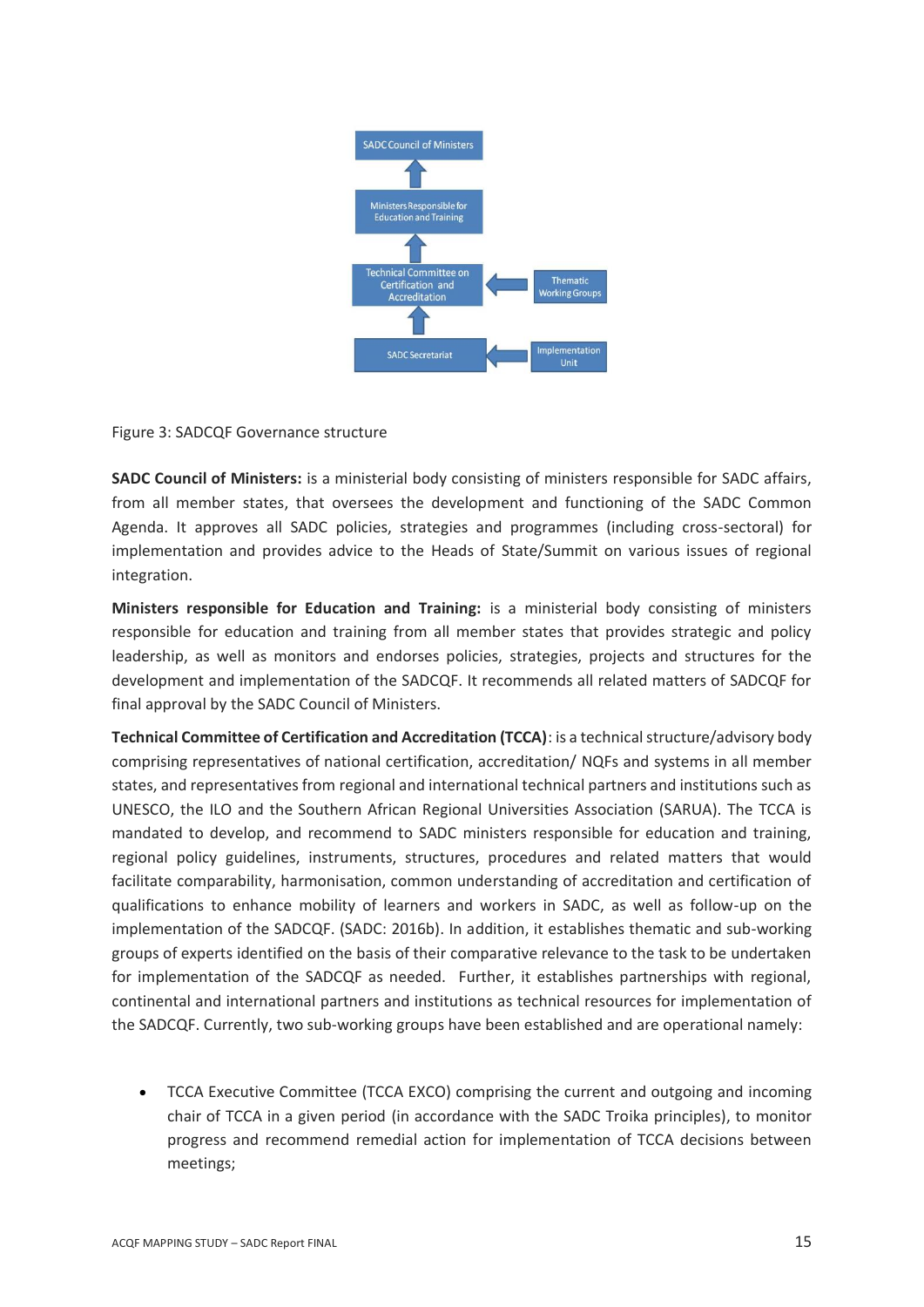• SADC Qualifications Verification Network (SADCQVN) - A network comprising experts that verify national and foreign qualifications in all the SADC member states to promote quick, innovative and cost-effective verification of qualification; building credibility and trust in the qualifications produced and used in the region.

**SADC Secretariat and Implementation Unit (IU):** The SADC Secretariat and the IU has overall responsibility to coordinate, drive the implementation of the SADCQF and report progress of implementation to the TCCA. However, this unit is yet to be established. The TCCA has mobilised Member States to assist the SADC Secretariat by driving the six implementation programmes of the SADCQF.

The main stakeholders that have been involved in the development and kick-starting the implementation of the SADCQF are national governments, national qualification/ training authorities, representatives of universities and regional multilateral organisations. There is no evidence of involvement or input from students or learners, private sector or workers in the development and implementation of the SADCQF at regional level.

### <span id="page-15-0"></span>**7. Quality assurance of qualifications**

The SADC region is cognisant of the importance of robust and effective systems of quality assurance mechanisms in education and training provision to ensure trust and credibility of qualifications. The SADCQF is supported by regional quality assurance guidelines, which set principles and standards for both internal and external quality assurance systems and mechanisms. The figure below represents an infographic on the sixteen QA guidelines.



Figure 4: Infographic of SADCQF quality assurance guidelines Source: SADC Secretariat 2017: SADQF Communication Material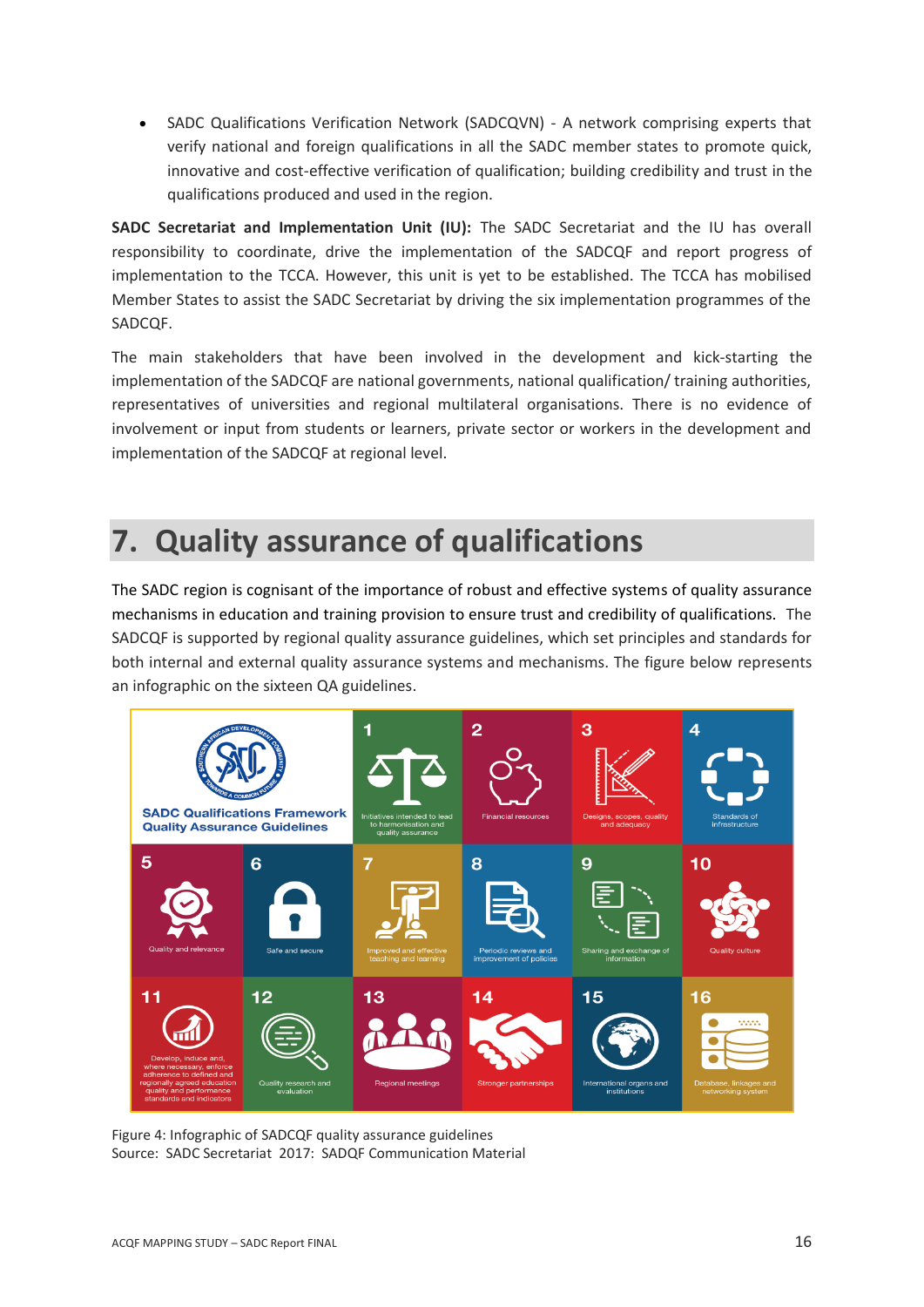# <span id="page-16-0"></span>**8. SADC Qualifications Framework implementation**

In 2017, the SADCQF was launched with an implementation model that consists of six programmes (see Figure 5 below) and an implementation process owned and driven by the Member States of the region. Taking cognisance of regional resource constraints (human and financial) that have hampered the implementation of SADCQF since its establishment in 2011, a strategy was adopted to utilise national capacities (human, technical, financial) and regionally coordinated government funding to strengthen capacity for coordination and implementation of SADCQF at regional level (SADC: 2017e). Member states, particularly TCCA members, volunteered to augment the capacity of the SADC Secretariat by providing administrative support on a rotational basis, using their capacities (human, technical expertise and funding) in the absence of the IU to drive the implementation of the SADCQF on a daily basis. The TCCA mobilised Member States to technically drive the implementation of the SADCQF programmes as follows:

- Alignment of NQFs to SADCQF South Africa;
- Quality Assurance Botswana;
- Verification Kingdom of Eswatini;
- Articulation, Recognition of Prior Learning (RPL) and Credit Accumulation and Transfer (CAT) -Namibia;
- Advocacy and Communication Zambia; and
- Governance TCCA and SADC Secretariat



Figure 5 : Infographic of the SADCQF Qualifications Implementation Model Source: SADC Secretariat 2017 : Communication Material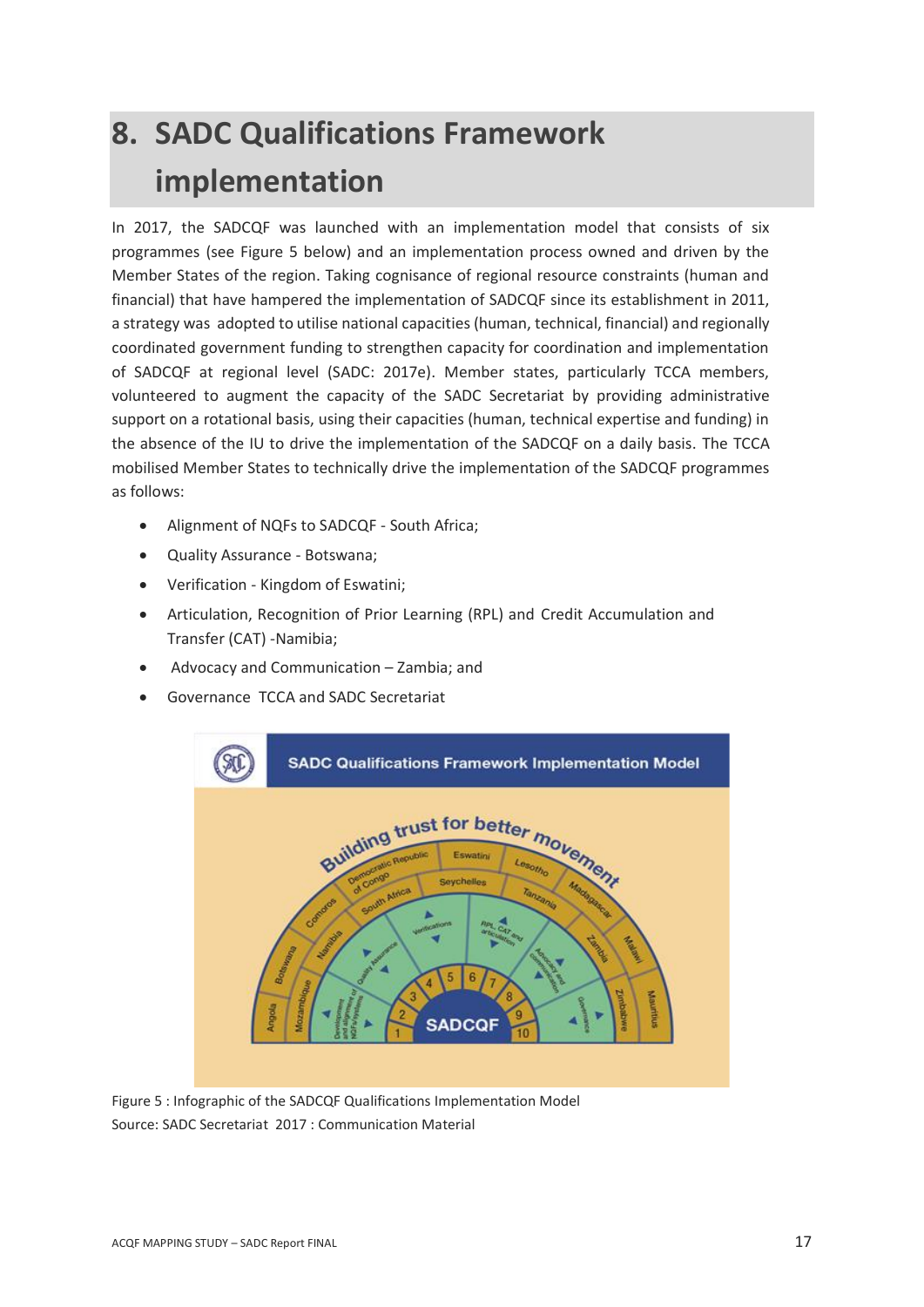#### <span id="page-17-0"></span>**8.1 Regional Initiatives**

The following regional initiatives are currently being undertaken as part of the implementation of the SADCQF:

**Alignment of NQFs to SADCQF**: A guideline for alignment that contains the alignment criteria that was piloted and amended (see Table 2 and graph 6 below) and steps for the alignment process (selfassessment exercise) (see figure 6 below) and adjudication process was developed. SADC Member States have started aligning their NQFs to the SADCQF using the guideline.

#### Table 2: SADCQF Alignment Criteria

1. Responsibilities of relevant national bodies involved in the alignment process are determined and published by the relevant competent authorities;

2. There is a clear and demonstrable link between qualification levels in the NQF/ National Qualification System (NQS) and level descriptors of the SADCQF;

3. The NQF/ NQS is based on learning outcomes and links to non-formal and informal learning and credit systems (where these exist);

4. Procedures for including qualifications in the NQF or describing the place of qualifications in the NQS are transparent;

5. The National Quality Assurance System for education and training refers to the NQF or NQS and is consistent with quality assurance guidelines of the SADCQF;

6. There is a clear indication of the relevant national authorities responsible for the verification of the qualifications obtained in the national system;

7. The alignment process shall include a stated agreement of relevant quality assurance bodies;

8. Competent national bodies shall certify the alignment of the NQF/ NQS with the SADCQF. A comprehensive report on alignment and its evidence must be published by competent national bodies;

9. The official platform of the country must provide for a public comment process for the alignment report; and

10. Clear plans have been made to make changes to legislation and policy supporting alignment to SADCQF levels on new qualification certificates, diplomas and other documents issued by competent authorities.

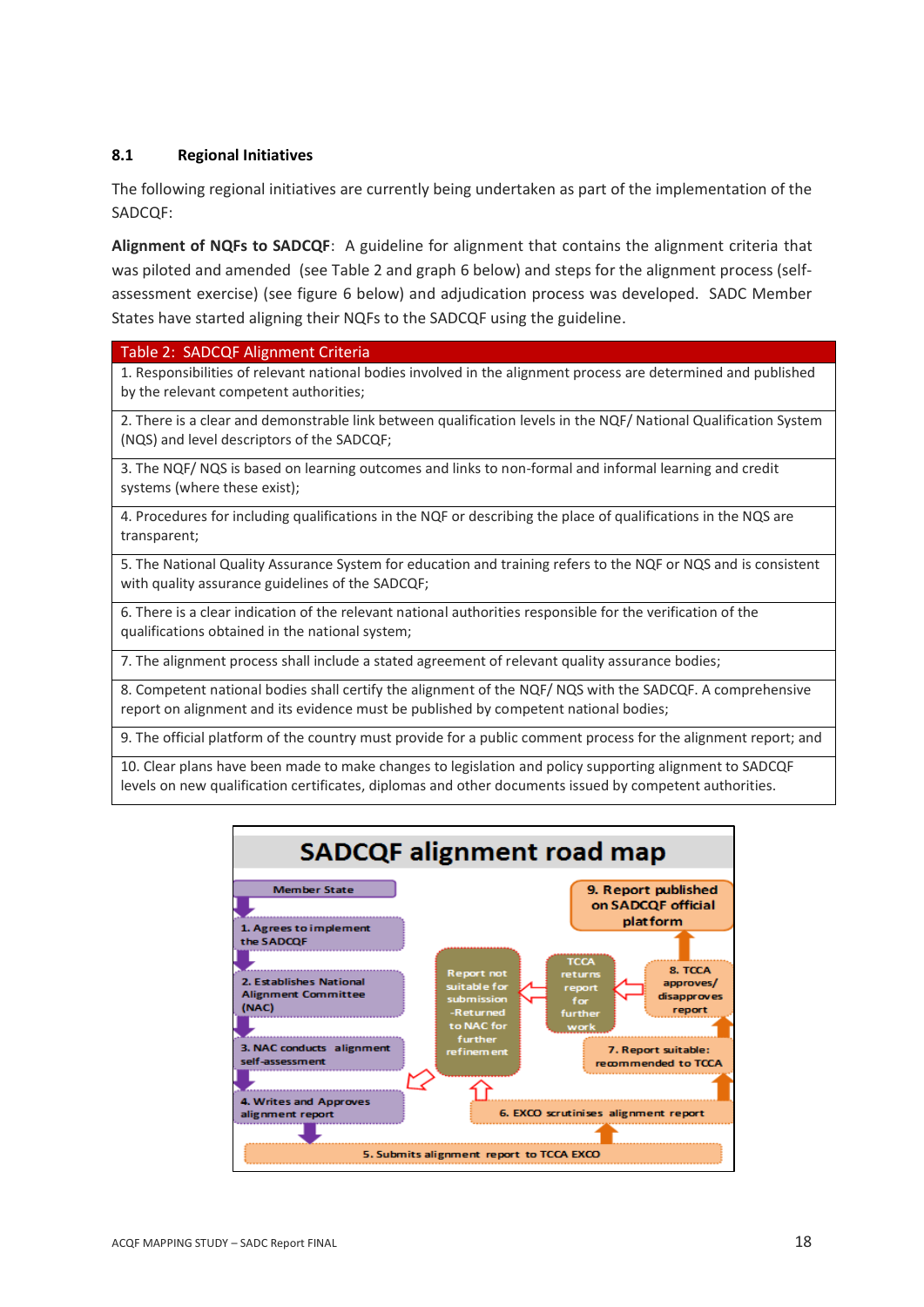#### Figure 6. Infographic- Alignment process flow chart Source: SADC Secretariat : 2017 SADC Alignment Guideline

The alignment plan of NQFs to SADCQF consists of two phases: a pilot phase of countries, and roll-out to the rest of SADC member states based on their readiness. Peer learning and capacity building workshops were undertaken to assist the countries with the process. Eight countries (Botswana, Eswatini, Lesotho, Mauritius, Namibia, Seychelles, South Africa and Zambia) agreed to be part of the pilot phase of alignment of their NQFs to SADCQF in 2017. Angola, Democratic Republic of Congo and Zimbabwe expressed an interest in 2019.

As of June 2020, two member states, namely Seychelles (SQA, 2018) and South Africa (SAQA, 2019), have completed the alignment of their NQFs to the SADCQF while the others are at various stages of aligning their NQFs to the SADCQF. Mauritius developed a draft alignment report and is in the process of refining it (MQA, 2019). The reports are published on the respective national websites.

**Quality Assurance:** This entails harmonisation of regional quality assurance (QA) systems; policies and frameworks; promotion of credible institutions/ providers; credible qualifications; credible, accurate qualifications information and alignment with the modalities in the Addis Convention. Alignment of SADC countries' internal and external QA systems with the SADC QA guidelines is ongoing. Peer learning, sharing of experience and strengthening the capacity of member states in their implementation of the SADC QA guidelines is facilitated by Southern African Quality Assurance Network (SAQAN) and the Southern Africa Association for Educational Assessment (SAAEA), working with the TCCA. SADC envisages a SADC QA system aligned to the Pan-Africa Quality Assurance Framework (PAQAF).

**Articulation, RPL and CAT:** The region foresees the development and implementation of a regional Credit Accumulation and Transfer System (CATS), and articulation systems to foster pathways and progression opportunities within and between schooling, TVET and higher education.

**Verification:** A regional platform has been established, (SADC Qualifications Verification Network [SADCQVN]), to enable experts, responsible for verification of qualifications, to communicate and cooperate on verification matters, to ensure trust and credibility of qualifications in the region. This network is a member of the African Qualifications Verification Network (AQVN), which shares the common goal of ensuring that African qualifications can be trusted. To ensure that credible, trustworthy information is shared across SADC, a SADCQVN booklet of contacts has been developed, containing contact details (including name, address, telephone, email) of experts and organisations dealing with verification of qualifications in the SADC region. The SADCQVN booklet is updated annually and shared across the region. Statistics on the number, source and status of the qualifications verified on a yearly basis, in each member state, is collected through the SADCQVN to indicate the mobility statistics. In addition, a Draft SADC Recognition Manual has been developed to standardise the verification of qualifications across the region.

Furthermore, an **E-certificate** is being piloted to speed up delivery to clients, reducing waiting periods for evaluation of qualifications to enable quicker application outcomes for further learning or for visas, and to reduce misrepresented and fraudulent qualifications. To date, four countries (Botswana, Namibia, South Africa and Zambia) are piloting the E-certificate.

**Advocacy and Communication:** A SADCQF Communication strategy, Communication tools and Marketing materials have been developed. The SADCQF information is published on SADC social media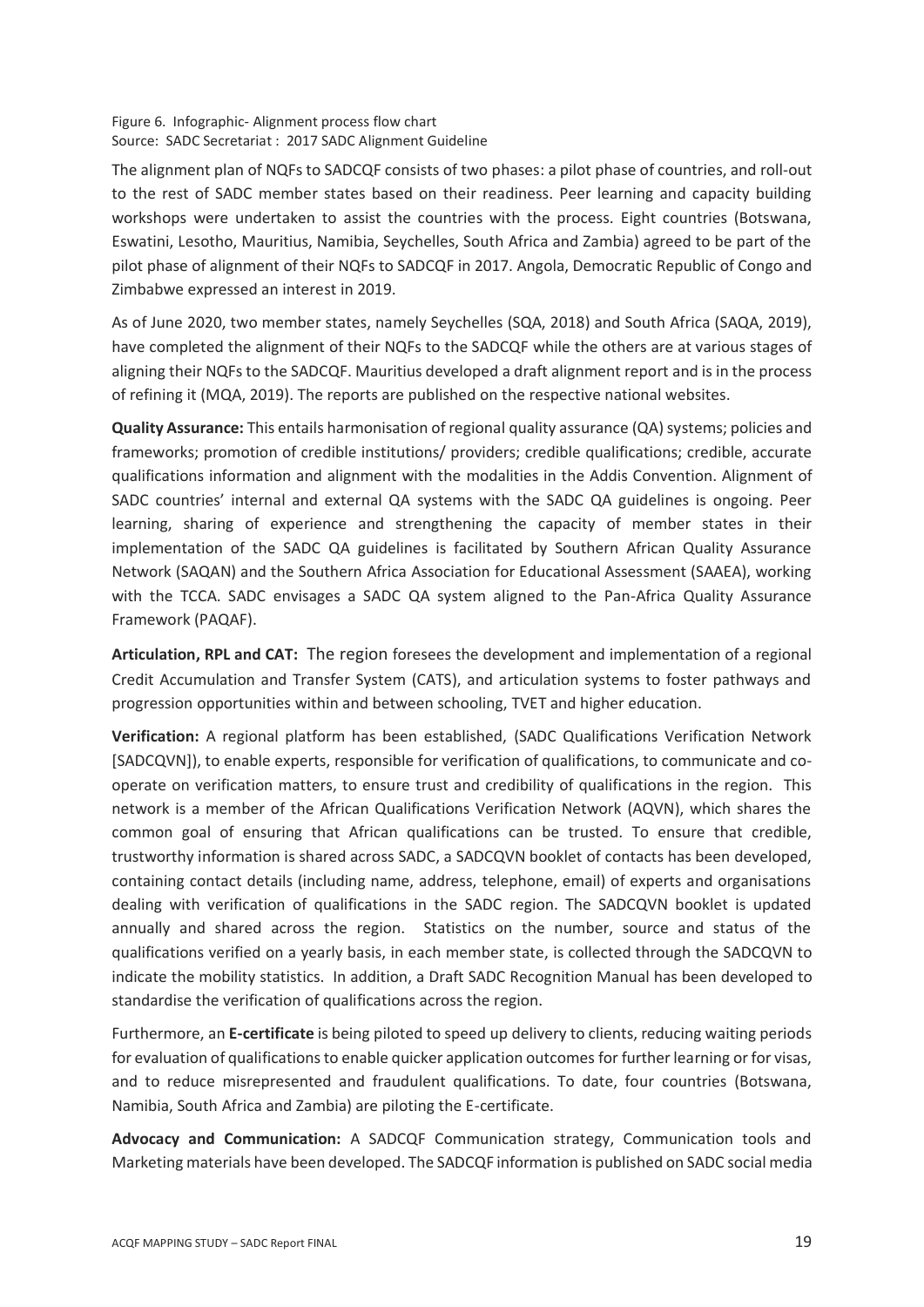sites. Currently, there is no database or register for the SADCQF. However, a SADC qualifications portal that includes part-qualifications and full qualifications was initially developed but was discontinued due to inadequate funding. In addition, indicators for the SADCQF have been developed, coordinated by the Technical Committee on Education Management Information System (TCEMIS) (SADC Records of TCEMIS 2017). SADC envisages the revival and further development of a SADC Qualification Portal with data and information on qualifications and skills, covering qualifications both internally and externally acquired and evaluated in each country. This will facilitate the sharing of expertise and skills between countries in the region and beyond, thus minimising or alleviating skills deficits within countries in the SADC region. Stakeholders emphasised that for a portal to be operational, the capacity of Member States will need to be built and strengthened.

#### <span id="page-19-0"></span>**8.2 Monitoring, evaluation and development**

There is no monitoring framework for SADCQF, but work has been initiated through development of the indicators of the SADCQF to form part of the overall SADC online Monitoring and Evaluation System. Progress in regard to implementation of the SADCQF is currently monitored twice annually through the TCCA, and on an annual basis by SADC Ministers responsible for Education and Training and Science, technology and Innovation. The SADC stakeholders who were consulted for this case study recommended the need for a robust SADCQF monitoring framework and system.

#### <span id="page-19-1"></span>**8.3 Resource mobilisation**

Mobilisation of financial resources for the implementation of the SADCQF is ongoing. A funding proposal for the implementation of the SADCQF has been developed, and is under consideration by the SADC International Cooperating Partners (ICP) through regular SADC ICP dialogue platforms.

### <span id="page-19-2"></span>**9. Validation of prior learning, non-formal and informal learning**

The region is cognisant that most adults and young people acquire skills, knowledge and competence through non-formal and informal learning settings. (SADC RPL 2016). This is due to socio-economic challenges such as poverty, high unemployment, inability of most formal education systems to recognise non-formal and informal learning, and high prevalence of an informal economy. Accredited qualifications and certificates are a pre-requisite for finding decent jobs and accessing further education and training.

The importance of alternative methods of valuing and recognising different forms of knowledge, skills and competencies as well as to transit the economies of the region from informal to formal has been acknowledged. (SADC RPL 2016). In 2016, the region adopted the recognition of prior learning (RPL) as a mechanism for recognition of informal and non-formal learning, and developed a regional guideline. The guideline provides strategic guidance on the implementation of RPL for use by multiple users, such as Member States, government departments, quality assurance bodies, education and training providers, business and industry, labour unions, RPL practitioners, and citizens of member states. It serves as a framework for regional harmonisation and benchmarking of RPL across the region in the promotion of lifelong learning; employability; social inclusion and self-esteem of individuals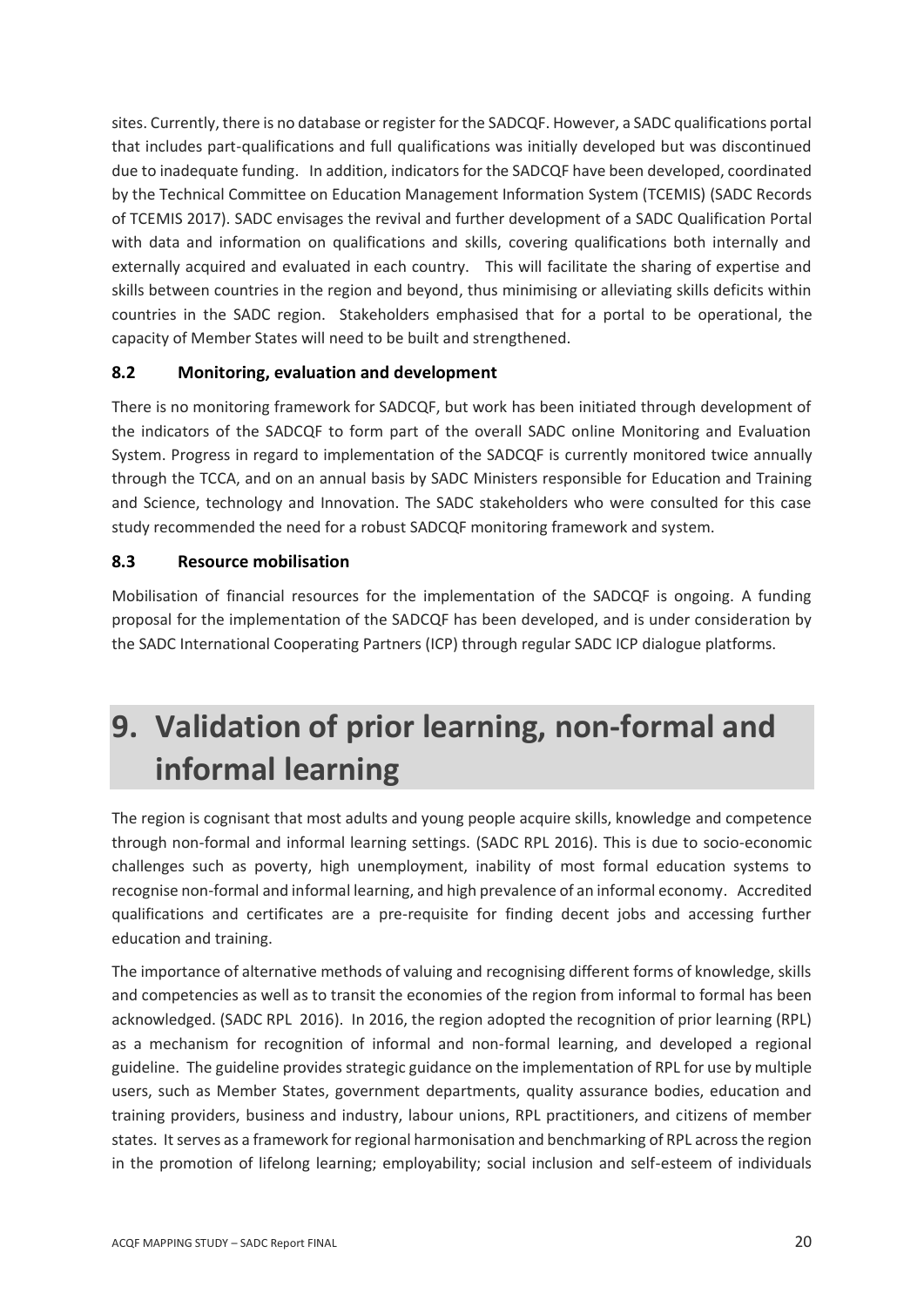(SADC RPL: 2016). It is supported by SADC policy and strategic instruments such as the SADC Regional Indicative Strategic Development Plan (RISDP) 2020-2030 and the Industrialisation Strategy 2015- 2063, and places emphasis on development of relevant skills required to formalise the region's predominantly informal economy. The SADC Youth Policy Framework (2016) promotes recognition of prior learning, and works with informal economy associations to improve and formalise informal training systems.

RPL in the region, is understood as a process that makes all learning outcomes and competencies visible, entailing the identification, assessment and certification of knowledge, skills and competencies – regardless of how, when or where the learning occurred – against prescribed standards for a part (modular) or full qualification. Establishment and implementation of RPL systems should be guided by the principles of integration and comprehensiveness; a systemic approach; inclusion and nondiscrimination; participation; transparency and sustainability towards the establishment and implementation of a RPL system.

Member States in the region are at various stages of development and implementation of RPL Systems.

### <span id="page-20-0"></span>**10.Recognition of foreign qualifications**

Statistics on qualifications verified and recognised per country is collected and compiled annually through the SADCQVN. A report on mobility statistics that shows the total number of applications received for verification, their origin, and status of verification per country is produced. In addition, it highlights the number of qualifications recognised and of fraudulent qualifications (including their origin, name, and education sub-sector).

### <span id="page-20-1"></span>**11.Interrelationships with other regions**

The SADC region has relations with the African Union, ILO and UNESCO guided by Memoranda of Understanding and Action Plans. However, it has no relationships with respect to qualifications with other regional economic communities on the African continent. The TCCA participates in the African Qualifications Verification Network (AQVN), UNESCO initiatives such as World Reference Levels (WRLs), Addis Convention and Global Convention on recognition of qualifications in higher education and ILO Skills Portability initiatives.

The SADCQF is currently not referenced to any continental or other regional qualifications frameworks. However, the SADCQF has benchmarked with the ASEAN Qualifications Reference Framework (AQRF) and the European Qualifications Framework (EQF) in terms of the level descriptors, coordination and implementation mechanisms of these regional qualifications frameworks. The benchmarking was facilitated by a study that reviewed, among others, the SADCQF with existing regional qualifications on the African continent and internationally (SADC:2017b) [https://www.academia.edu/32433237/Southern\\_African\\_Development\\_Community\\_Regional\\_Qual](https://www.academia.edu/32433237/Southern_African_Development_Community_Regional_Qualifications_Framework_Analytical_Review_of_Level_Descriptors) ifications Framework Analytical Review of Level Descriptors and TCCA EXCO peer learning visit in 2017 to the EU to study the EQF institutional arrangements and applicability to the SADCQF.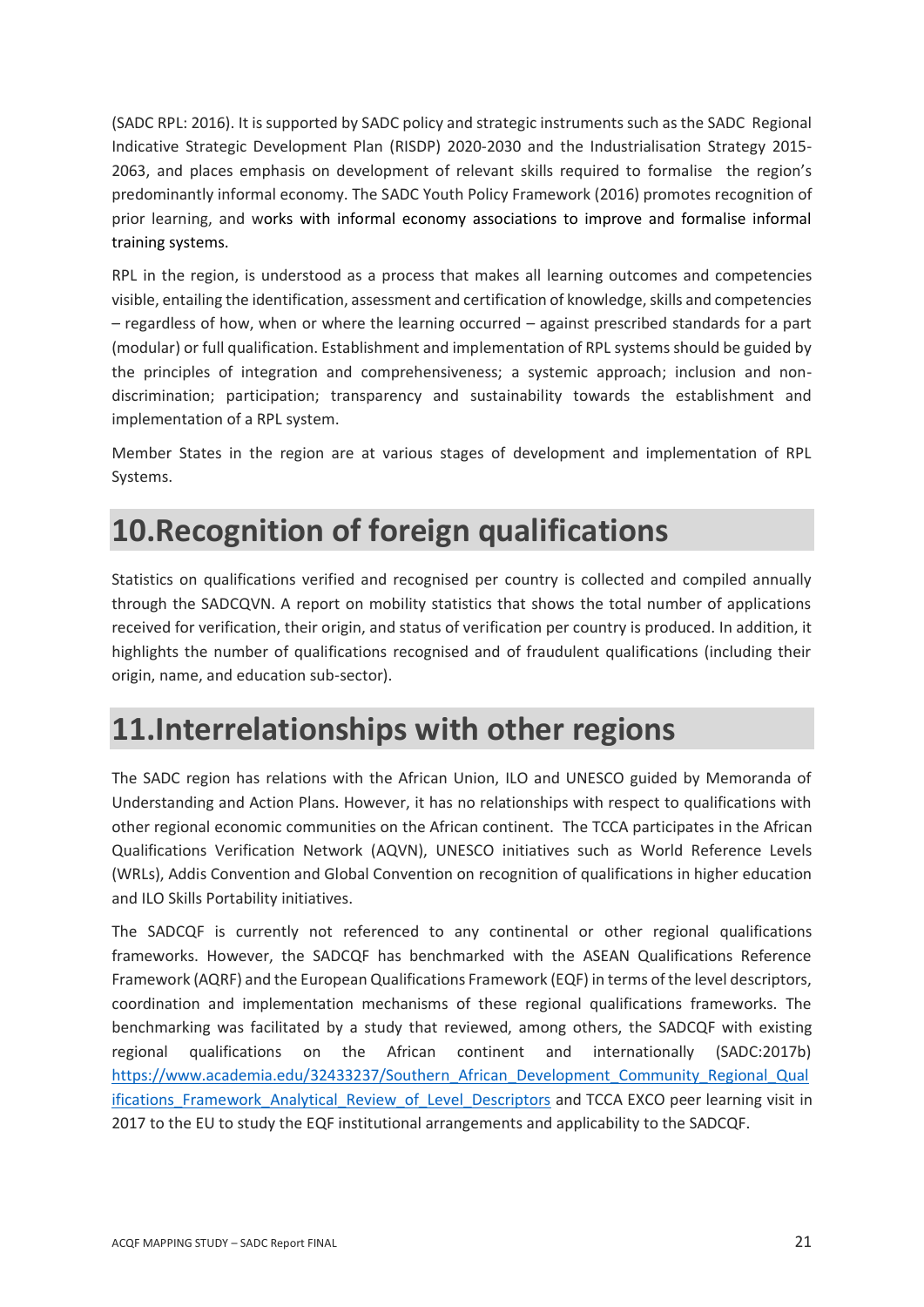## <span id="page-21-0"></span>**12.Implications for the ACQF mapping study**

SADC stakeholders expressed interest to be further informed on the ACQF development process and the interviews and exchanged conducted in the framework of the ACQF mapping study were the main source of information on the started process and its objectives. Stakeholders highlighted the need for the ACQF to:

- Serve as a developmental tool, platform for skills, expertise and experience sharing to ensure availability of a pool of relevant human resources in all professions and occupations for government, industry and the private sector to draw from for socio-economic development and industrialisation on the continent;
- Facilitate mobility of professional expertise among member states and regional economic communities (RECs) in the context of the established AU Continental Free Trade Area;
- Promote quality control at national, regional and continental levels thereby enabling comparability, recognition and harmonisation of qualifications based on trust, to alleviate existing differences in qualifications on the continent, and allow SADC countries, experiencing access shortages, to send their students to universities outside SADC;
- Improve portability, articulation of credits and qualifications within and across education systems at national, regional and continental level for lifelong learning and employment/employability; and
- Promote collaboration between universities in the SADC region and those elsewhere on the continent, thereby facilitating joint awarding of qualifications through implementation of collaborative programmes.

It was noted that ideally, the best scenario would have been the utilisation of a cascade model for the harmonisation and recognition of qualifications on the continent, with ACQF developed first and RECs and Member States domesticating, aligning or referencing. Given the prevailing situation, SADC stakeholders proposed that in the development of the ACQF, the following be considered:

- Contextualisation of the continent and its RECs, guided by AU Agenda 2063 and Sustainable Development Goals (SDGs) so that it provides a broader scope for mutual recognition of both academic and professional qualifications and sets standards for RECs and Member States to domesticate and align their qualification frameworks and systems. The policy and strategic frame of SADC (RIDSP 2015-2030) represents the entry point to reconciliate continental, REC and SDG dimensions. One of the outputs of the Implementation Framework of RIDSP 2020- 2030 under education focuses on Monitoring the implementation of the Continental Education Strategy for Africa (CESA 2025) and the education-related SDGs.
- Peer learning/ sharing platforms of to share their lessons learnt in the development and implementation of REC qualification frameworks;
- All levels of education and training, types and forms of learning (in light of the technological era) should be accessible and accommodated. The learning outcomes of each level should also take into account the requirements of competencies and standards for each profession/ occupation by industry and business;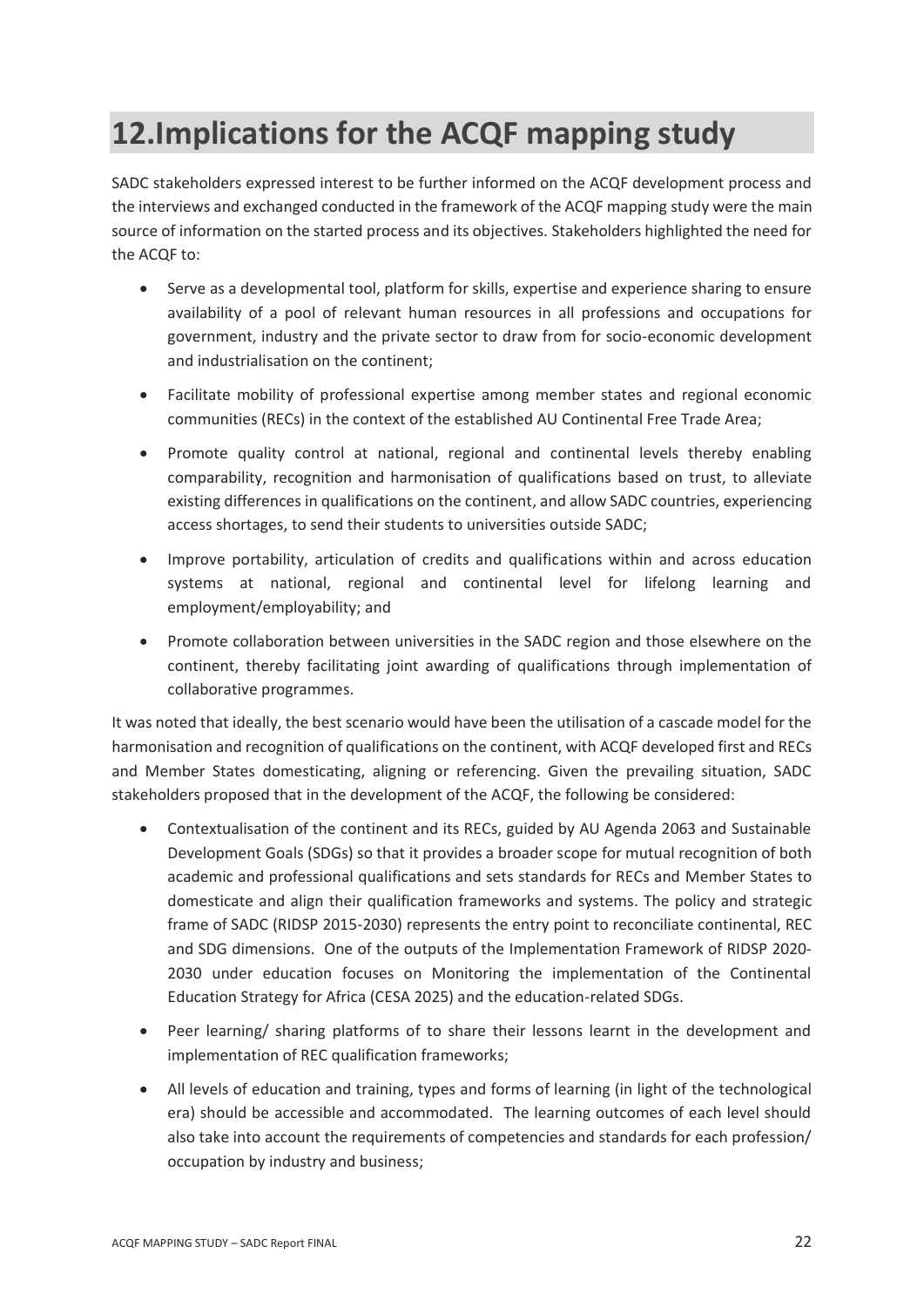- Common standards should be developed to bridge existing gaps resulting from the diversity of education systems on the continent consequent to British, French, Portuguese and Arabic colonial histories of member states. However, the standards should be internationally benchmarked;
- Scope and nature of existing REC qualifications frameworks to facilitate harmonisation to ensure domestication, alignment and referencing;
- The private sector (labour, non-state actors, industry), continental quality assurance bodies such AFRIQAN and professional/ occupational bodies should be at the centre of the development process, in order to guide the learning outcomes and standards so that the qualifications meet the needs of industry, business and the economy (both formal and informal) and are trusted.

Representatives of business and the private sector pointed out that an environment that offers rights of entry, residence and establishment of businesses is paramount in facilitating mobility of services including labour. Hence, harmonisation of the management of migration and free movement of students, researchers and workers across the African continent should be undertaken in parallel with development and implementation of the ACQF. Worker representatives underscored the need for balance between knowledge, skill and competency requirements of each occupation or trade in defining the level descriptors of the ACQF, since skill and competency requirements of some occupations are at a higher level than their academic knowledge. Furthermore, a centralised African qualifications portal was proposed to avoid Member States having to provide qualification data and information to the AUC and RECs.

### <span id="page-22-0"></span>**13.Conclusion and future plans**

The ACQF infographic that was developed and circulated as part of the mapping study promoted awareness of the ACQF development process. Awareness, domestication of continental initiatives and understanding of the qualification framework and its benefits, especially among workers and the private sector, were observed to be weak in the SADC regional economic community. In addition, there was little involvement or participation of the private sector and employees in the development and implementation of the SADCQF.

In the development and implementation of the ACQF, there must be a linkage and inter-relationship between qualification issues and issues affecting migration and free movement of people, as well the economic status of member states in the continent. Expectations and involvement of industry and business in the development of standards, competencies defined in learning outcomes for each level in a qualifications framework were noted to be of paramount importance. The challenge of consulting regional organisations responsible for both public and private education providers for all levels of education and training seems largely due to lack of information of their contacts if these exist, or nonresponsiveness.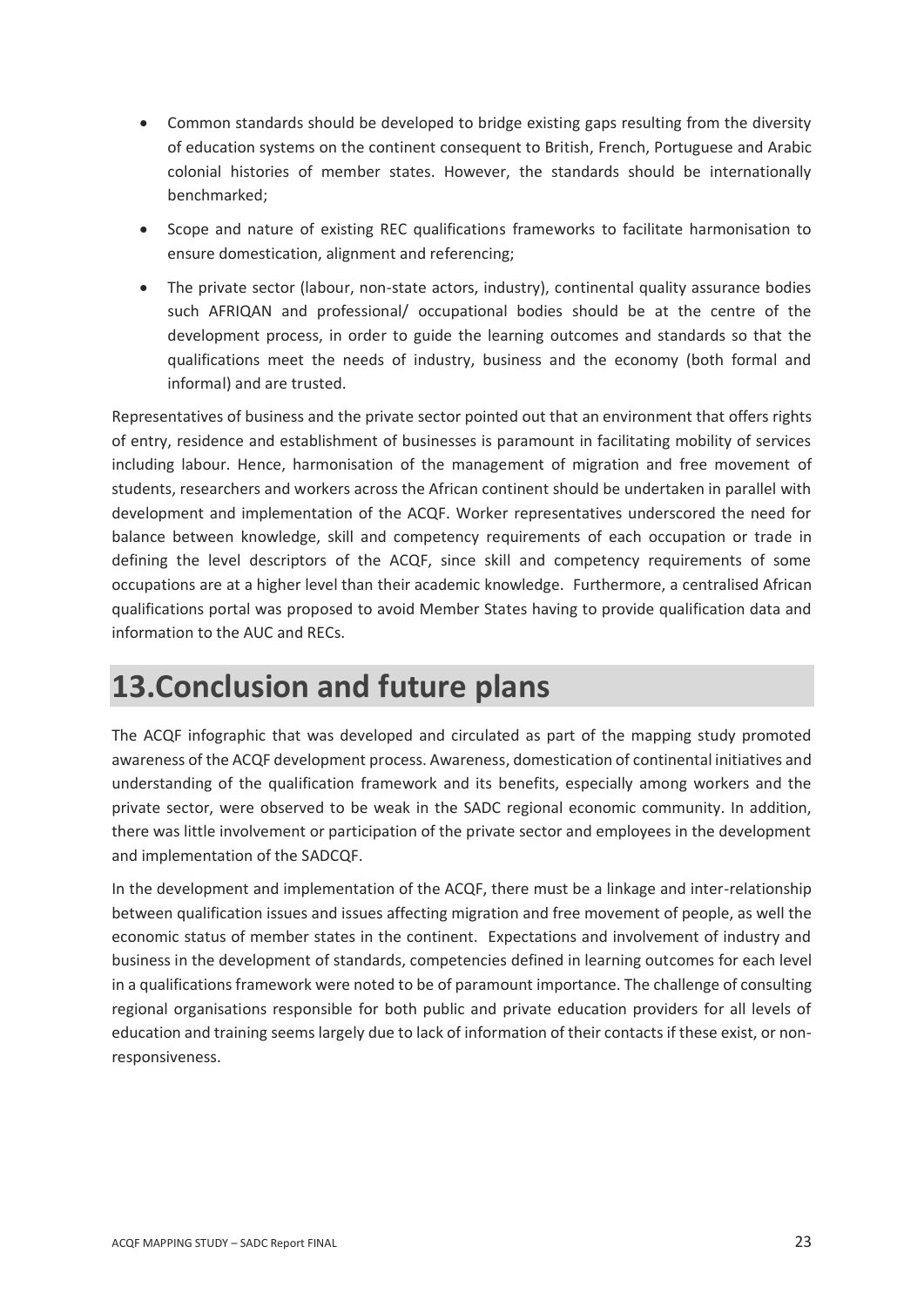### <span id="page-23-0"></span>**References/sources**

African Union, AFDB, UN ECA, Africa Regional Integration Index Report 2019. 2020. At: <https://www.integrate-africa.org/reports-data/download-the-reports/>

*ACQF Mapping Study: Angola* (2020). *Country Report*. AU-EU Skills for Youth Employability Programme – SIFA Technical Cooperation. Author: Castel-Branco E. [https://www.nepad.org/skillsportalforyouth/publication/african-continental-qualifications](https://www.nepad.org/skillsportalforyouth/publication/african-continental-qualifications-framework-acqf-mapping-study)[framework-acqf-mapping-study](https://www.nepad.org/skillsportalforyouth/publication/african-continental-qualifications-framework-acqf-mapping-study)

*ACQF Mapping Study: Mozambique* (2020). *Country Report*. AU-EU Skills for Youth Employability Programme – SIFA Technical Cooperation. Author: Castel-Branco E. [https://www.nepad.org/skillsportalforyouth/publication/african-continental-qualifications](https://www.nepad.org/skillsportalforyouth/publication/african-continental-qualifications-framework-acqf-mapping-study)[framework-acqf-mapping-study](https://www.nepad.org/skillsportalforyouth/publication/african-continental-qualifications-framework-acqf-mapping-study)

*ACQF Mapping Study: South Africa* (2020). *Country Report* AU-EU Skills for Youth Employability Programme – SIFA Technical Cooperation. Author: JET Education Services (Matlala R., Vally Z., Sibiya T. and Makhoabenyane T.). [https://www.nepad.org/skillsportalforyouth/publication/african](https://www.nepad.org/skillsportalforyouth/publication/african-continental-qualifications-framework-acqf-mapping-study)[continental-qualifications-framework-acqf-mapping-study](https://www.nepad.org/skillsportalforyouth/publication/african-continental-qualifications-framework-acqf-mapping-study)

*ACQF Mapping Study: Survey Report* (2020). AU-EU Skills for Youth Employability Programme – SIFA Technical Cooperation. Author: JET Education Services (Keevy J., Vally Z.)

*Eswatini National Qualifications Framework* (ESQF), 2020. At: <http://www.shec.org.sz/Eswatini%20Qualifications%20Framework%202020%20SADC.pdf>

Lesotho Qualifications Framework webpage (2019). At:<http://www.che.ac.ls/lqf/>

Lesotho Qualifications Framework Procedures Manual (2019). At:http://www.che.ac.ls/wpcontent/uploads/2020/02/Procedures-Manual\_LQF-Approved-1.pdf

Lesotho *Revised Qualifications Framework* (2019). At: [http://www.che.ac.ls/wp](http://www.che.ac.ls/wp-content/uploads/2020/02/LQF-Final_Cabinet-Approved-Signed-1.pdf)[content/uploads/2020/02/LQF-Final\\_Cabinet-Approved-Signed-1.pdf](http://www.che.ac.ls/wp-content/uploads/2020/02/LQF-Final_Cabinet-Approved-Signed-1.pdf)

Lesotho Qualifications Framework (2020). Communication at 4<sup>th</sup> ACQF Peer Learning Webinar 24/09/2020[.https://www.etf.europa.eu/en/news-and-events/events/african-continental](https://www.etf.europa.eu/en/news-and-events/events/african-continental-qualifications-framework-4th-peer-learning-webinar)[qualifications-framework-4th-peer-learning-webinar](https://www.etf.europa.eu/en/news-and-events/events/african-continental-qualifications-framework-4th-peer-learning-webinar)

Mauritius National Qualifications Framework (2020). Communication at 3<sup>rd</sup> ACQF Peer Learning Webinar 10/09/2020. By: Robin Phoolchund. At: [https://www.etf.europa.eu/en/news-and](https://www.etf.europa.eu/en/news-and-events/events/african-continental-qualifications-framework-3rd-peer-learning-webinar)[events/events/african-continental-qualifications-framework-3rd-peer-learning-webinar](https://www.etf.europa.eu/en/news-and-events/events/african-continental-qualifications-framework-3rd-peer-learning-webinar)

Mozambique National Qualifications Framework (2020). Communication at 2nd ACQF Peer Learning Webinar 16/07/2020. By: Jeffy Mukora. At: [https://www.etf.europa.eu/en/news-and](https://www.etf.europa.eu/en/news-and-events/events/african-continental-qualifications-framework-2nd-peer-learning-webinar)[events/events/african-continental-qualifications-framework-2nd-peer-learning-webinar](https://www.etf.europa.eu/en/news-and-events/events/african-continental-qualifications-framework-2nd-peer-learning-webinar)

MQA (2019), *Report on alignment of the National Qualifications Framework of the Republic of Mauritius to the SADC Qualifications Framework*. <http://www.mqa.mu/English/Documents/FS/Report15042019.pdf>

SADC Secretariat (1992). *SADC Treaty*. Gaborone: Botswana. [https://www.sadc.int/documents](https://www.sadc.int/documents-publications/sadc-treaty/)[publications/sadc-treaty/](https://www.sadc.int/documents-publications/sadc-treaty/)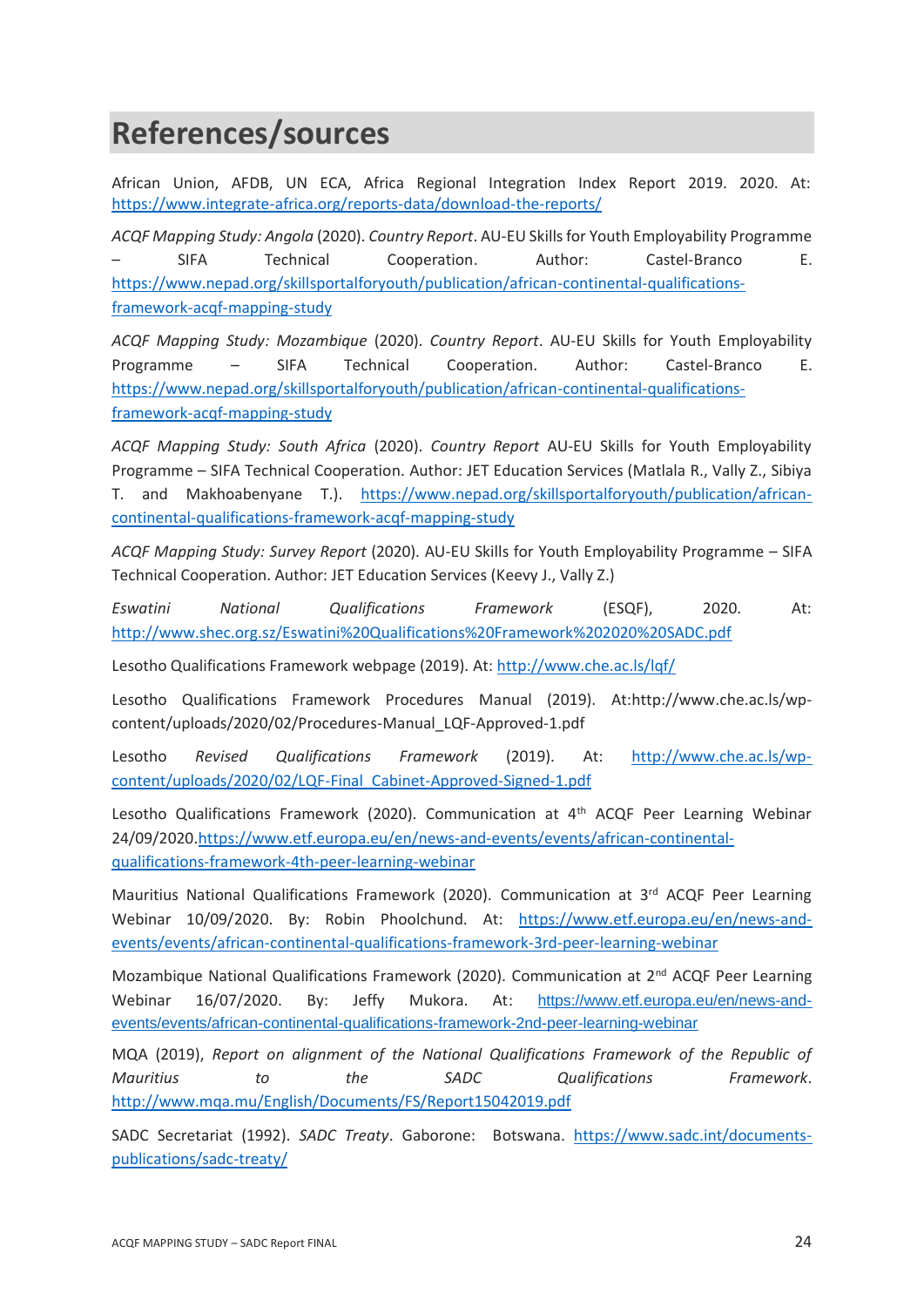SADC Secretariat (1997). *Protocol on education and training*. Gaborone: Botswana. <https://www.sadc.int/documents-publications/protocols/>

SADC Secretariat. (2011). *Regulated Qualifications Framework*. Gaborone: Botswana.

SADC Secretariat (2012). *Protocol on Trade in Services*. Gaborone: Botswana. <https://www.sadc.int/documents-publications/protocols/>

SADC Secretariat. (2012). *Policy Framework on Open and Distance Learning*. Gaborone: Botswana.

SADC Secretariat (2014). *Labour Migration Policy Framework*. Gaborone: Botswana. Unpublished

SADC Secretariat (2003): Regional Indicative Strategic Plan 2005-2020. Gaborone: Botswana

https://www.sadc.int/files/5713/5292/8372/Regional\_Indicative\_Strategic\_Development\_Plan.pdf

SADC Secretariat (2015). *Revised Regional Indicative Strategic Development Plan*. Gaborone: Botswana. [https://www.sadc.int/files/5415/2109/8240/SADC\\_Revised\\_RISDP\\_2015-2020.pdf](https://www.sadc.int/files/5415/2109/8240/SADC_Revised_RISDP_2015-2020.pdf)

SADC Secretariat (2020). Regional Indicative Strategic Plan 2020-2030. Gaborone, Botswana.

SADC Secretariat (2015). *SADC Industrialisation Strategy and Roadmap*. Gaborone: Botswana. <https://www.sadc.int/documents-publications/themes/trade-industry/>

SADC Secretariat (2015). *Guidelines for Development of National Broadband Plan*. Gaborone: Botswana. Unpublished.

SADC Secretariat (2016a). *Guidelines for Recognition of Prior Learning*. Gaborone: Botswana. Unpublished. <https://www.saqa.org.za/docs/webcontent/2017/SADC%20RPL%20Guidelines.pdf>

SADC Secretariat (2016b). *Terms of Reference of the Technical Committee on Certification and Accreditation*. Gaborone: Botswana. unpublished

SADC Secretariat (2017a). Guidelines for alignment of NQF to SADCQF, Gaborone: Botswana. Unpublished

SADC Secretariat (2017b). *Analytical Review of the Regional Qualifications Framework and its Level*  **Descriptors.** Gaborone: Botswana. Unpublished [https://www.academia.edu/32433237/Southern\\_African\\_Development\\_Community\\_Regional\\_Qual](https://www.academia.edu/32433237/Southern_African_Development_Community_Regional_Qualifications_Framework_Analytical_Review_of_Level_Descriptors) ifications Framework Analytical Review of Level Descriptors

SADC Secretariat (2017c). *Summary of the SADC Revised Regional Indicative Strategic Development*  Plan 2015-2020. Gaborone, Botswana. [https://www.sadc.int/files/5415/2109/8240/SADC\\_Revised\\_RISDP\\_2015-2020.pdf](https://www.sadc.int/files/5415/2109/8240/SADC_Revised_RISDP_2015-2020.pdf)

SADC Secretariat (2017d). *SADCQF*. Gaborone: Botswana.unpublished. <https://www.saqa.org.za/docs/webcontent/2017/SADCQF%20booklet.pdf>

SADC Secretariat (2017e). *Record of SADC ministers responsible for Education and Training and Science, Technology and Innovation*. Gaborone: Botswana unpublished.

SADC Secretariat (2017). SADC *Declaration on the Fourth Industrial Revolution.* Gaborone: Botswana unpublished.

SADC Secretariat (2018). *SADC Selected Economic and Social Indicators*. Gaborone: Botswana.